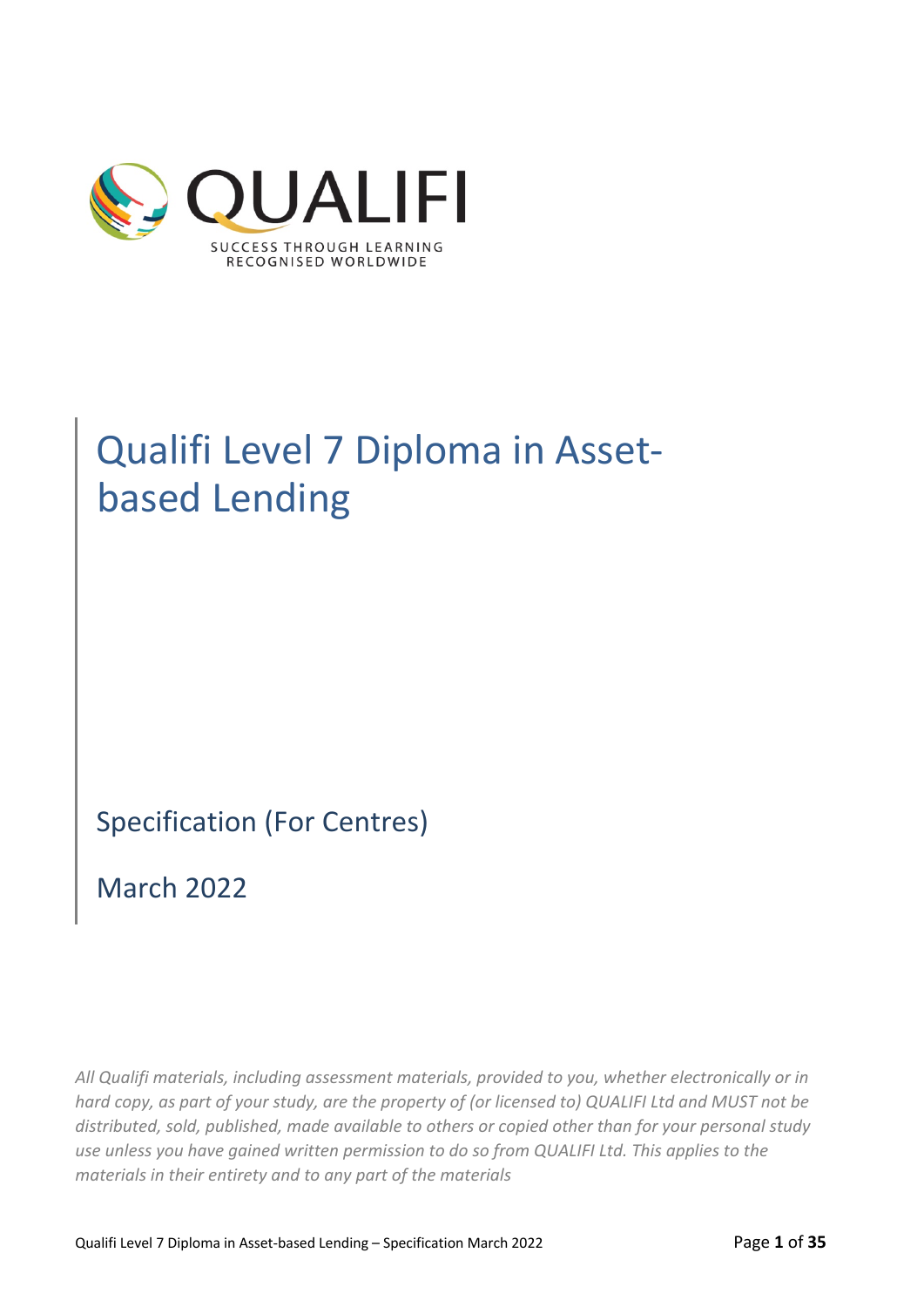# **About QUALIFI**

QUALIFI provides academic and vocational qualifications that are globally recognised. QUALIFI's commitment to the creation and awarding of respected qualifications has a rigorous focus on high standards and consistency, beginning with recognition as an Awarding Organisation (AO) in the UK. QUALIFI is approved and regulated by Ofqual (in full). Our Ofqual reference number is RN5160. Ofqual is responsible for maintaining standards and confidence in a wide range of vocational qualifications.

As an Ofqual recognised Awarding Organisation, QUALIFI has a duty of care to implement quality assurance processes. This is to ensure that centres approved for the delivery and assessment of QUALIFI's qualifications and awards meet the required standards. This also safeguards the outcome of assessments and meets national regulatory requirements.

QUALIFI's qualifications are developed to be accessible to all learners in that they are available to anyone who is capable of attaining the required standard. QUALIFI promotes equality and diversity across aspects of the qualification process and centres are required to implement the same standards of equal opportunities and ensure learners are free from any barriers that may restrict access and progression.

QUALIFI's policy document for learners with specific requirements or who need special consideration is available for centre reference. Centres are responsible for reviewing the applicant's ability to complete the training programme successfully and ultimately achieve a qualification. The initial assessment by the centre, will need to take into account the support that is readily available or can be made available to meet individual needs as appropriate. The centre must also consider prior learning and qualifications and they must be in a position to make a judgement on the learner's entry requirements.

## **Supporting Diversity**

QUALIFI and its partners recognise and value individual difference and have a public duty to promote equality and remove discrimination in relation to race, gender, disability, religion or belief, sexual orientation and age.

## **Learner Voice**

Learners can play an important part in improving the quality of this course through the feedback they give. In addition to the ongoing discussion with the course team throughout the year, there are a range of mechanisms for learners to feed back about their experience of teaching and learning. This can include questionnaires and surveys to allow both centres and QUALIFI to understand how we can improve the learner experience.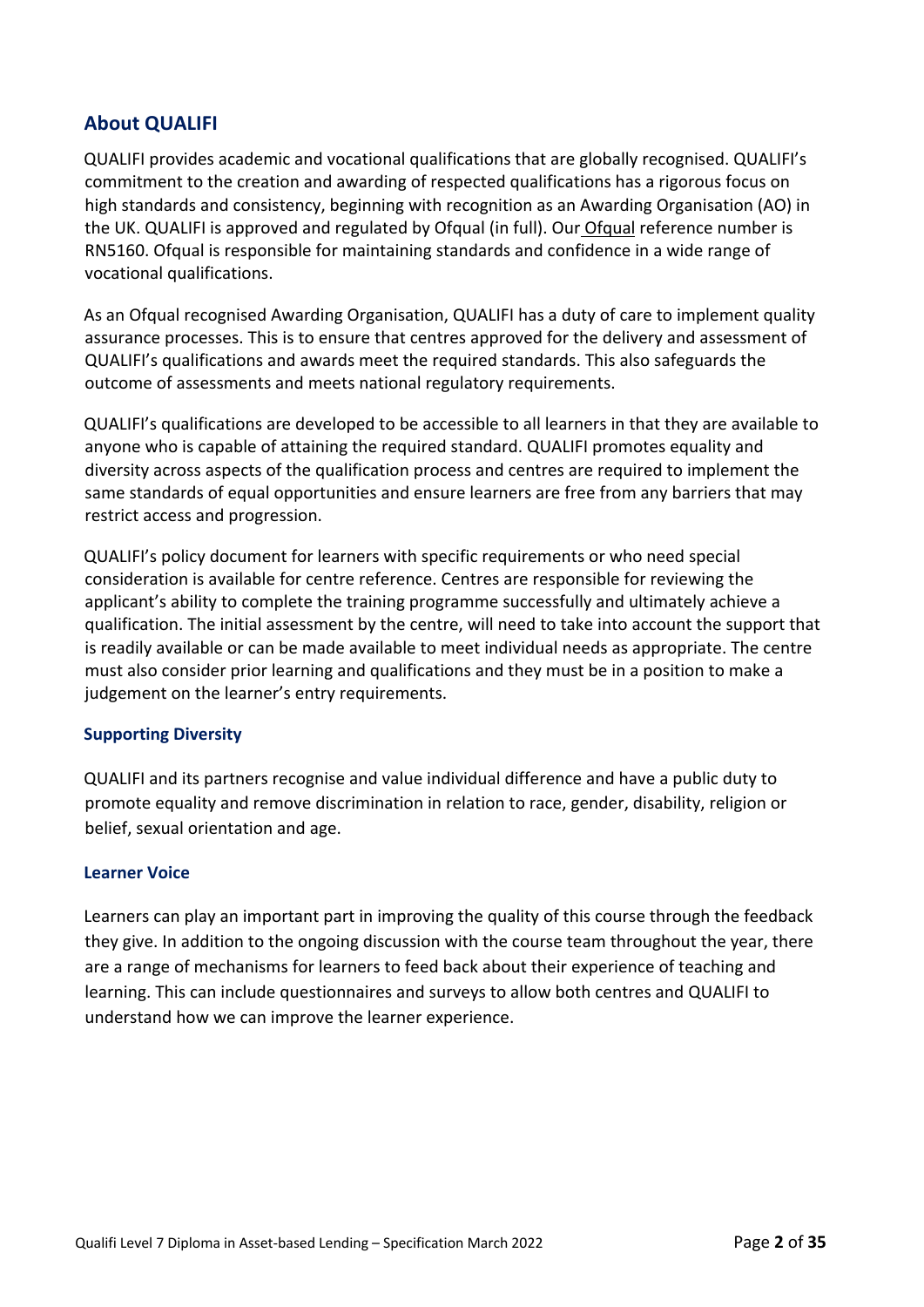# **1 Introduction**

## **1.1 Why Choose QUALIFI Qualifications?**

QUALIFI qualifications look to provide a realistic and broad opportunity for learners seeking career and professional development. They will support learners in realising their potential and provide clear objectives.

These objectives are to:

- provide career path support to learners who wish to develop their management skills, enterprise capabilities and opportunities in their chosen sector
- improve learner understanding of any given business environments and organisations and how they are managed and developed
- develop skills and abilities in learners to support their professional development.

Our qualifications provide a rich mix of disciplines and skills development opportunities. Learners will gain insight into the functioning, objectives and processes of organisations, appreciating their diversity and the influences and impact of external forces on them. The fast-changing and complex business environment and different organisational ability to stay resilient and respond positively to change and opportunities will be explored.

Our qualifications will develop learner ability to:

- apply analytical and evaluative techniques and to enhance those skills
- investigate issues and opportunities
- develop their awareness and appreciation of managerial, organisational and environmental issues
- use management techniques and practices in imaginative ways
- make use of relevant information from different sources
- develop and encourage problem solving and creativity to tackle problems and challenges
- exercise judgement and take responsibility for decisions and actions
- develop the ability to recognise and reflect on personal learning and improve their personal, social and other transferable skills.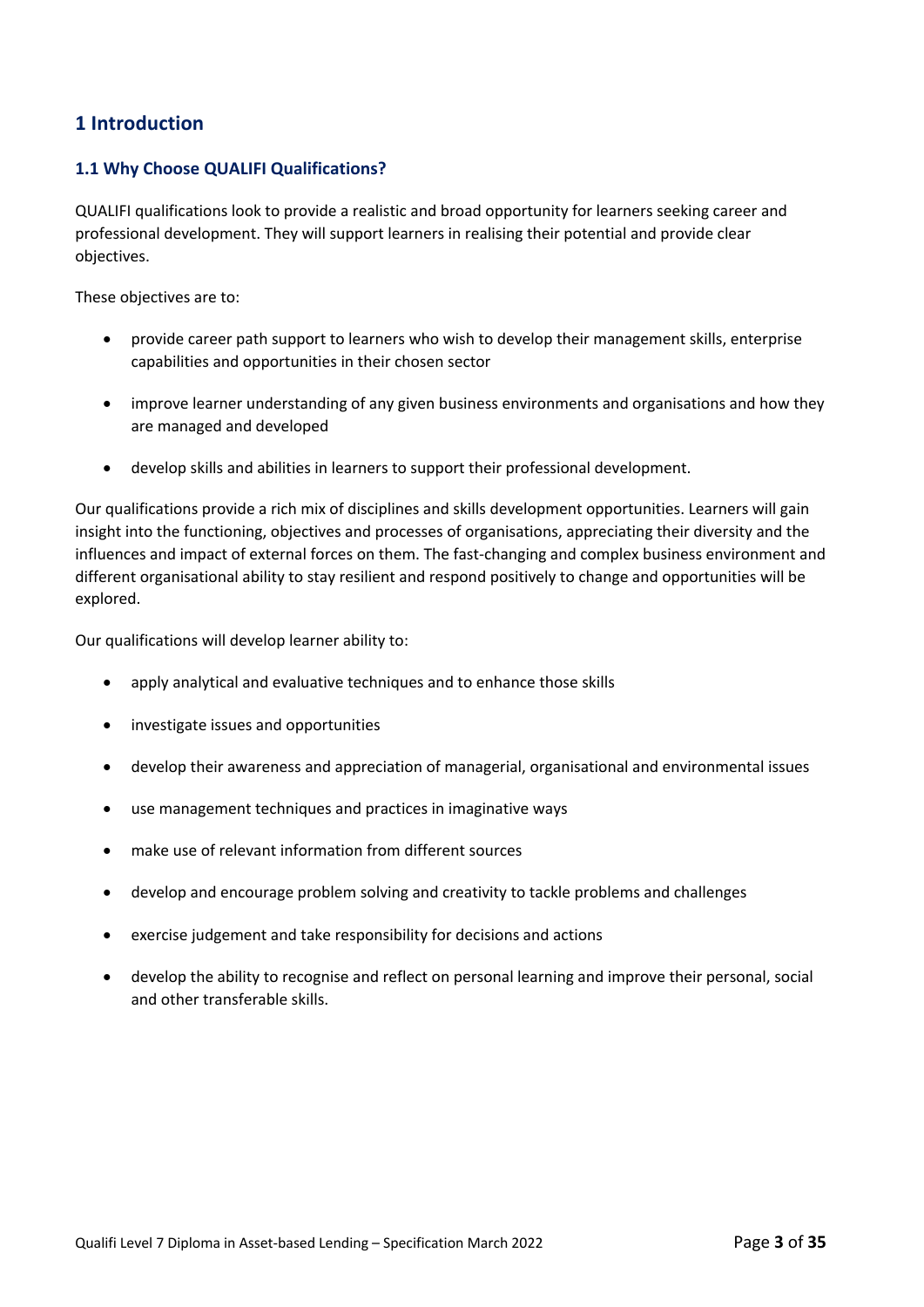## **1.2 Employer Support for the Qualification Development**

The development of this qualification has been initiated and guided by discussions and idea sharing with a range of employers, providers and existing centres demonstrating the rigor, validity and demand for the qualification.

Discussions and feedback have been taken throughout the development of the qualifications on content, the potential learner audience for the qualification and assessment methods, ensuring a valuable experience and a recognised set of skills, knowledge and understanding is realised.

## **1.3 Qualification Title and Codes**

This qualification has been accredited to the Regulated Qualification Framework (RQF) and has its own unique Qualification Accreditation Number (QAN). This number will appear on the learner's final certification document. Each unit with the qualifications has its own RQF code. The QAN for this qualification is as follows:

#### **QUALIFI Level 7 Diploma in Asset-based Lending (610/0642/7)**

#### **1.4 Awarding Organisation**

QUALIFI LTD

## **2 Programme Purpose 2.1 Reasons for the Qualification**

The qualification has been created to develop the business Asset-based Lenders of today and the future and to continue to bring recognition and professionalism to the Asset-based Lending management sector.

It will enable learners take the opportunity to learn a great deal from learning programmes that will provide relevant new skills and qualities.

It is envisaged that such programmes will encourage both academic and professional development so that learners move forward to realise not just their own potential but also that of organisations across the asset-based lending sector.

The Diploma is accredited at Level 7 and has a total of 120 credits.

## **2.2 Rationale for the Diploma**

The Level 7 programme will require learners to evaluate, challenge and synthesise a wide range of current risk management tools, techniques and models. The emphasis placed on current risk management concepts and models is on those that are relevant to the 21st century business banking environment and context.

The programme provides a unique opportunity for learners to adapt lending concepts, tools and techniques to align with pre-determined risk appetite and apply critical reflective thinking. The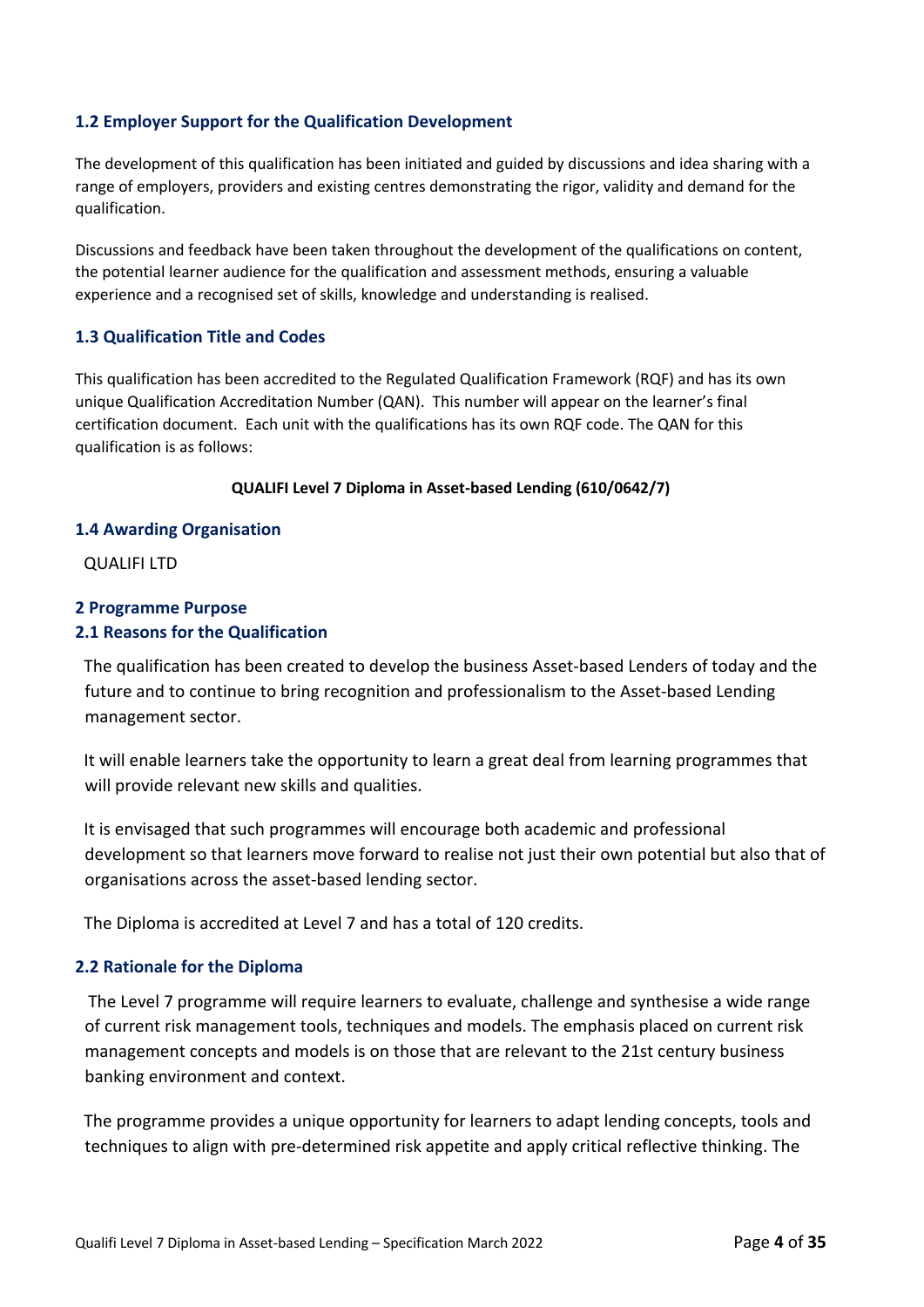qualification scope covers all the primary asset-based lending functions and how these are interrelated and integrated.

The qualification will enable learners to become independent, self-directed learners with the tools and motivation to continue learning, development and to reflect on best practice throughout their careers.

# **2.3 Aims of the Diploma**

The Level 7 qualification is designed to develop the knowledge, understanding and skills that learners require to deal with the complexities of risk management in an asset-based lending context and to develop their ability to manage risk in financial organisations.

The Level 7 Diploma in Asset-based Lending aims to give learners the opportunity to:

- 1. Gain a recognised qualification from an internationally recognised awarding organisation.
- 2. Learn from a curriculum supported by the most recent content relevant to a contemporary business banking environment.
- 3. Develop new skills and knowledge that can be immediately applied.
- 4. Prepare for senior positions in risk management through personal and professional development as an asset-based lender who thrives in complex and globally diverse environments.
- 5. Have assessments marked and moderated by respected professionals with practical experience across a wide range of business banking sectors and senior risk management positions.
- 6. Be supported by a digital online platform and develop a personalised e-portfolio to improve the transparency and portability of the qualification.
- 7. Progress along a pathway to gain a higher- level qualification.

## **2.4 Learning Outcomes of the Diploma**

The overall learning outcomes of the Diploma are:

- 1. To understand and apply the principles of asset-based lending in a business banking environment.
- 2. Review and apply the principles of risk management within the banking / financial sector.
- 3. To understand and apply the principles of asset-based lending risk management.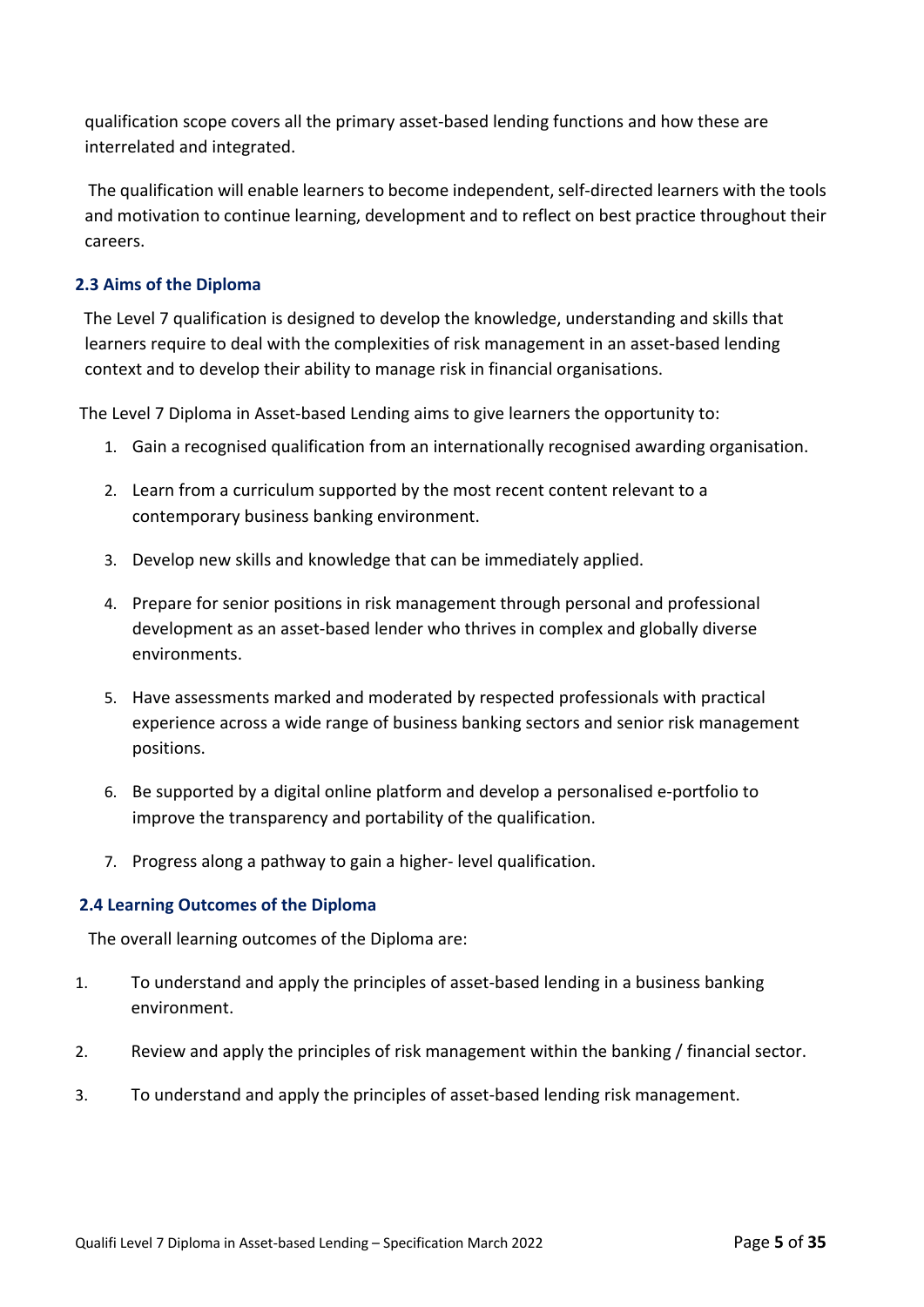- 4. To improve the employability of learners by allowing them to explore the relationship between risk management theories and their practical application in the business banking world.
- 5. Analyse problem-solving techniques specific to business banking sector.
- 6. Select, collate, interpret /analyse financial & business information from a wide range of sources.

These are the overall learning outcomes in line with postgraduate programmes. The learning outcomes for each unit are identified in Appendix 1 within the unit descriptors.

# **3. Delivering the Qualification**

# **3.1 Quality Assurance Arrangements**

All centres go through an application and approval process to be recognised as an approved centre. Centres must have in place qualified and experienced tutors. The experience of tutors and their ability to support learners will be important. Centres must commit to working with QUALIFI and its team of Quality Reviewers/External Verifiers. Continuing professional development (CPD) for tutors is also required.

Approved centres will be monitored by QUALIFI External Quality Reviewers (EQAs) to ensure that learners are provided with appropriate learning opportunities and guidance. EQAs will ask to see and discuss a centre's formative assessment plans. The suitability of these plans will be agreed with the centre.

QUALIFI's guidance on invigilation, preventing plagiarism and collusion will apply to centres. QUALIFI Quality Reviewers/External Verifiers will monitor centre compliance. For assessment purposes, unless otherwise agreed, QUALIFI:

- appoints assignment setters, markers and moderators
- sets and agrees assignments
- marks and moderates' assignments
- agrees the final mark and issues certificates.

QUALIFI's 'Handbook on Guidance and Requirements for Assessment and Marking' will apply to its assignment setters, markers and moderators.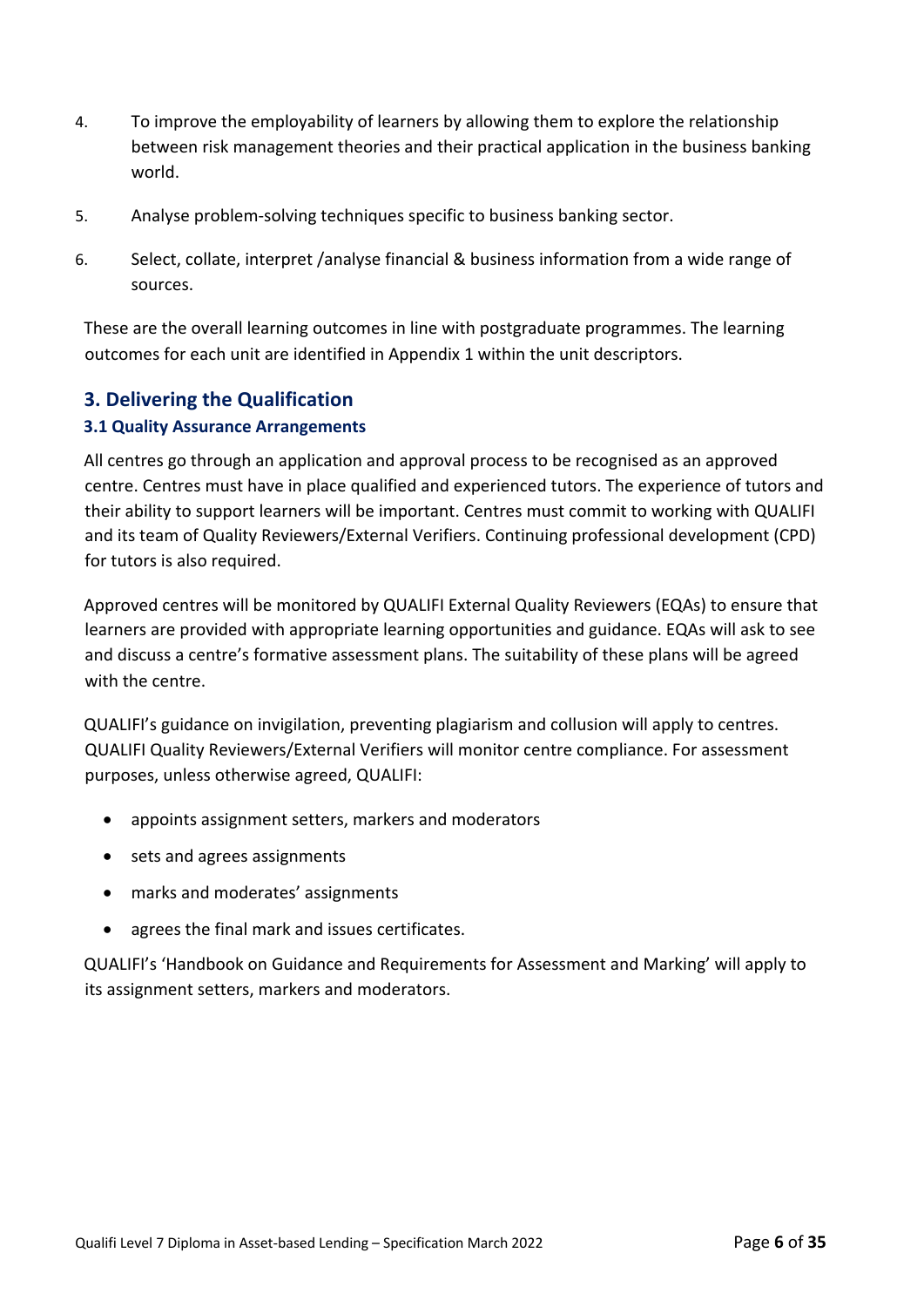# **3.2 Entry Criteria**

## **QUALIFI Level 7 Diploma in Asset-based Lending**

This qualification has been designed to be accessible without artificial barriers that restrict access and progression. A degree is the typical academic requirement for entry into this programme.

In certain circumstances, relevant work experience, personal qualities and interview performance can often compensate for academic achievements. Managers with considerable experience but no formal qualifications may also be considered, subject to interview and being able to demonstrate their ability to cope with the demands of the programme.

## **4 Structure of the Qualification**

## **4.1 Units, Credits and Total Qualification Time (TQT)**

The Diploma in Asset-based Lending is a Level 7 Qualification made up of 120 credits.

The units have been designed from a learning time perspective and are expressed in terms of **Total Qualification Time (TQT)**. TQT is an estimate of the total amount of time that could reasonably be expected to be required for a student to achieve and demonstrate the achievement of the level of attainment necessary for the award of a Qualification. TQT includes undertaking each of the activities of Guided Learning, Directed Learning and Invigilated Assessment.

Examples of activities which can contribute to Total Qualification Time include:

- guided learning
- independent and unsupervised research/learning
- unsupervised compilation of a portfolio of work experience
- unsupervised e-learning/unsupervised e-assessment/unsupervised coursework
- watching a pre-recorded podcast or webinar
- unsupervised work-based learning.

Guided Learning Hours (GLH) are defined as the time when a tutor is present to give specific guidance towards the learning aim being studied on a programme. This definition includes lectures, tutorials and supervised study in, for example, open learning centres and learning workshops. Guided Learning includes any supervised assessment activity; this includes invigilated examination and observed assessment and observed work-based practice.

Some examples of activities which can contribute to Guided Learning include:

- classroom-based learning supervised by a tutor
- work-based learning supervised by a tutor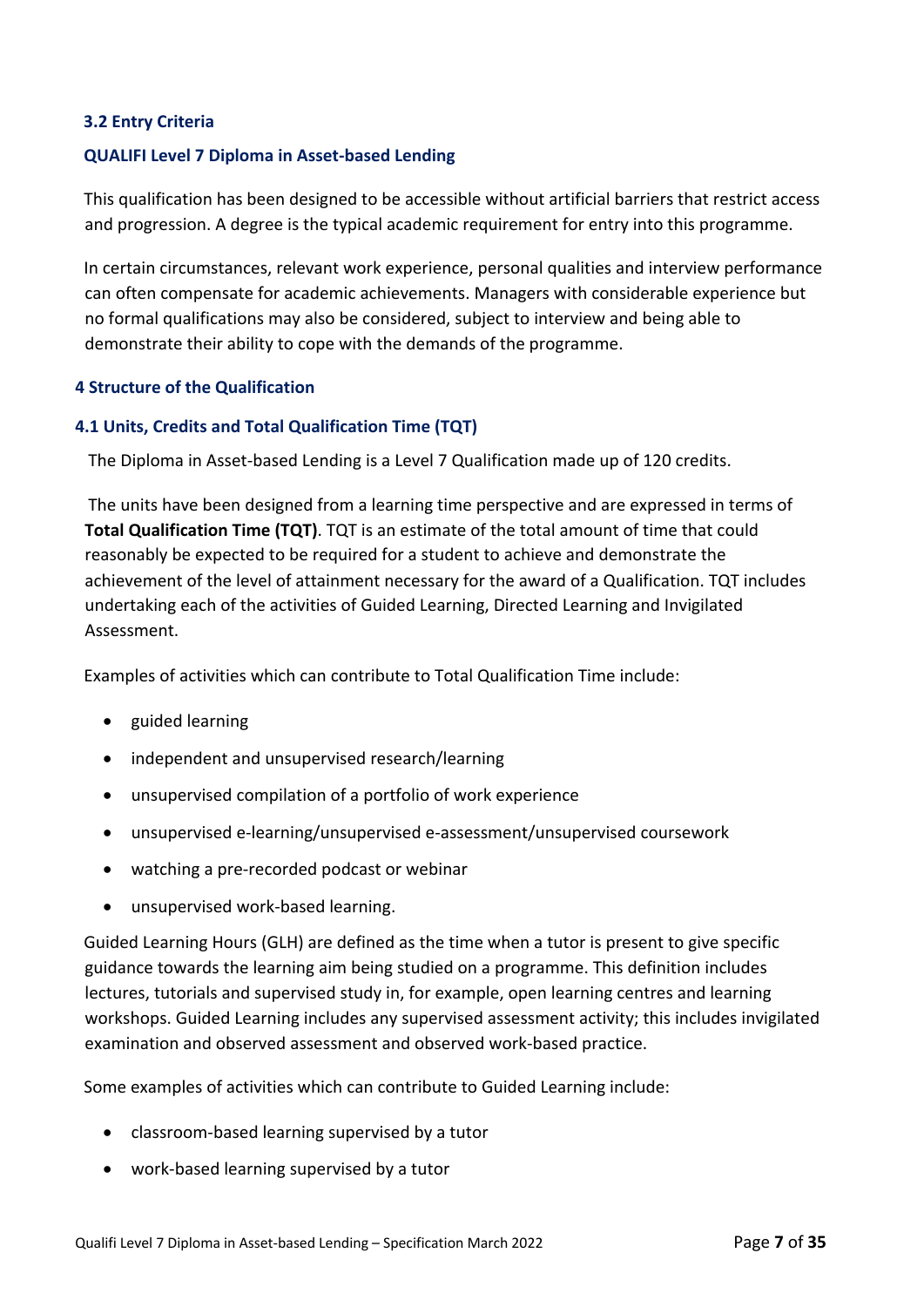- live webinar or telephone tutorial with a tutor in real time
- e-learning supervised by a tutor in real time
- all forms of assessment which take place under the immediate guidance or supervision of a tutor or other appropriate provider of education or training, including where the assessment is competence-based and may be turned into a learning opportunity.

#### **4.2 Qualification Structure**

The overall structure of the qualification is based on eight units that cover topics relating to learning outcomes. **All units are mandatory**.

Learners must complete and achieve 120 credits before the Diploma can be issued.

Formative assessment may be used to check knowledge and understanding of specific topics and subject areas.

| <b>Unit</b><br>Reference                | <b>Mandatory Units</b>                               | Lev<br>el      | <b>TQT</b> | <b>Credit</b><br>S | <b>GLH</b> |
|-----------------------------------------|------------------------------------------------------|----------------|------------|--------------------|------------|
| L/650/1795                              | Foundation of Asset-based Lending                    | $\overline{7}$ | 140        | 14                 | 56         |
| M/650/1796                              | Asset-based Lending for Underwriters                 | 7              | 150        | 15                 | 60         |
| R/650/1797                              | <b>Inventory Lending</b>                             | 7              | 150        | 15                 | 60         |
| T/650/1798                              | Field Examinations (audit) - Accounts<br>Receivables | 7              | 180        | 18                 | 72         |
| Y/650/1799                              | Field Examinations (audit) Inventory                 | 7              | 180        | 18                 | 72         |
| J/650/1800                              | <b>Financial Statement Analysis</b>                  | $\overline{7}$ | 140        | 14                 | 56         |
| K/650/1801<br><b>Account Management</b> |                                                      | 7              | 130        | 13                 | 52         |
| L/650/1802                              | <b>Operations/Collateral Analysis</b>                | 7              | 130        | 13                 | 52         |
|                                         |                                                      | <b>Total</b>   | 1200       | 120                | 480        |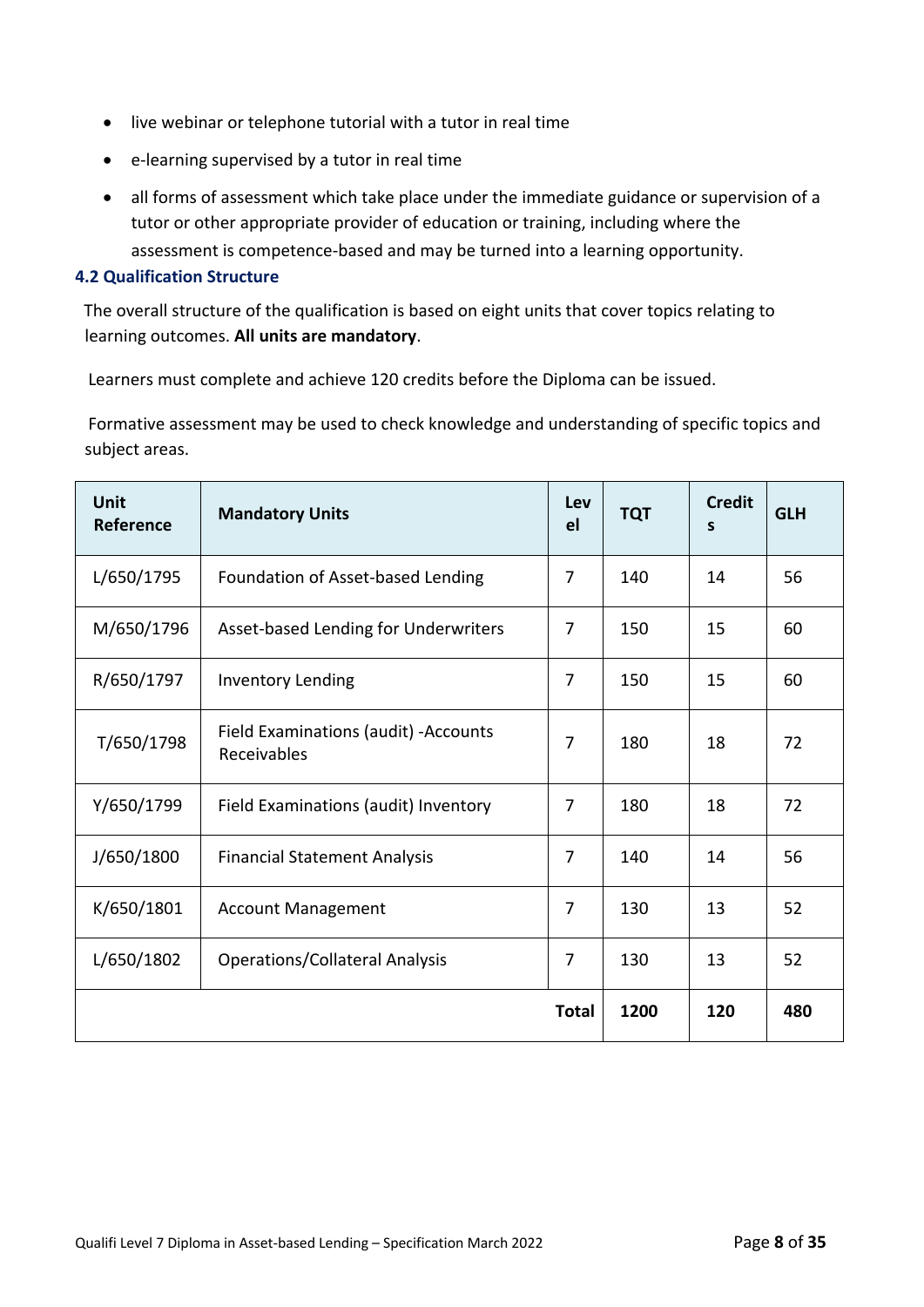# **4.3 Recognition of Prior Learning**

Recognition of Prior Learning (RPL) is a method of assessment (leading to the award of credit) that considers whether learners can demonstrate that they can meet the assessment requirements for a unit through knowledge, understanding or skills they already possess, and so do not need to develop through a course of learning.

QUALIFI encourages centres to recognise learners' previous achievements and experiences whether at work, home or at leisure, as well as in the classroom. RPL provides a route for the recognition of the achievements resulting from continuous learning. RPL enables recognition of achievement from a range of activities using any valid assessment methodology. Provided that the assessment requirements of a given unit or qualification have been met, the use of RPL is acceptable for accrediting a unit, units or a whole qualification.

Evidence of learning must be valid and reliable. For full guidance on RPL please refer to QUALIFI's policy document on RPL.

# **5 Guidance to Teaching and Learning**

To ensure consistency and quality of delivery amongst centres, QUALIFI has outlined a number of policies and procedures required to ensure the very best standards are available to learners. These include:

- expertise of staff
- learning and teaching methods
- study skills
- learning resources
- personal development planning
- career opportunities.

The policies and procedures are available on request to all accredited centres or to those wishing to apply for accreditation to deliver QUALIFI qualifications.

# **6 Learner Support**

Centres should continue to support learners and encourage appropriate behaviour. To ensure consistency and quality of delivery amongst centres QUALIFI, has outlined a number of policies and procedures to ensure the very best standards are available to learners. These include:

- learners with disabilities
- health and safety
- conduct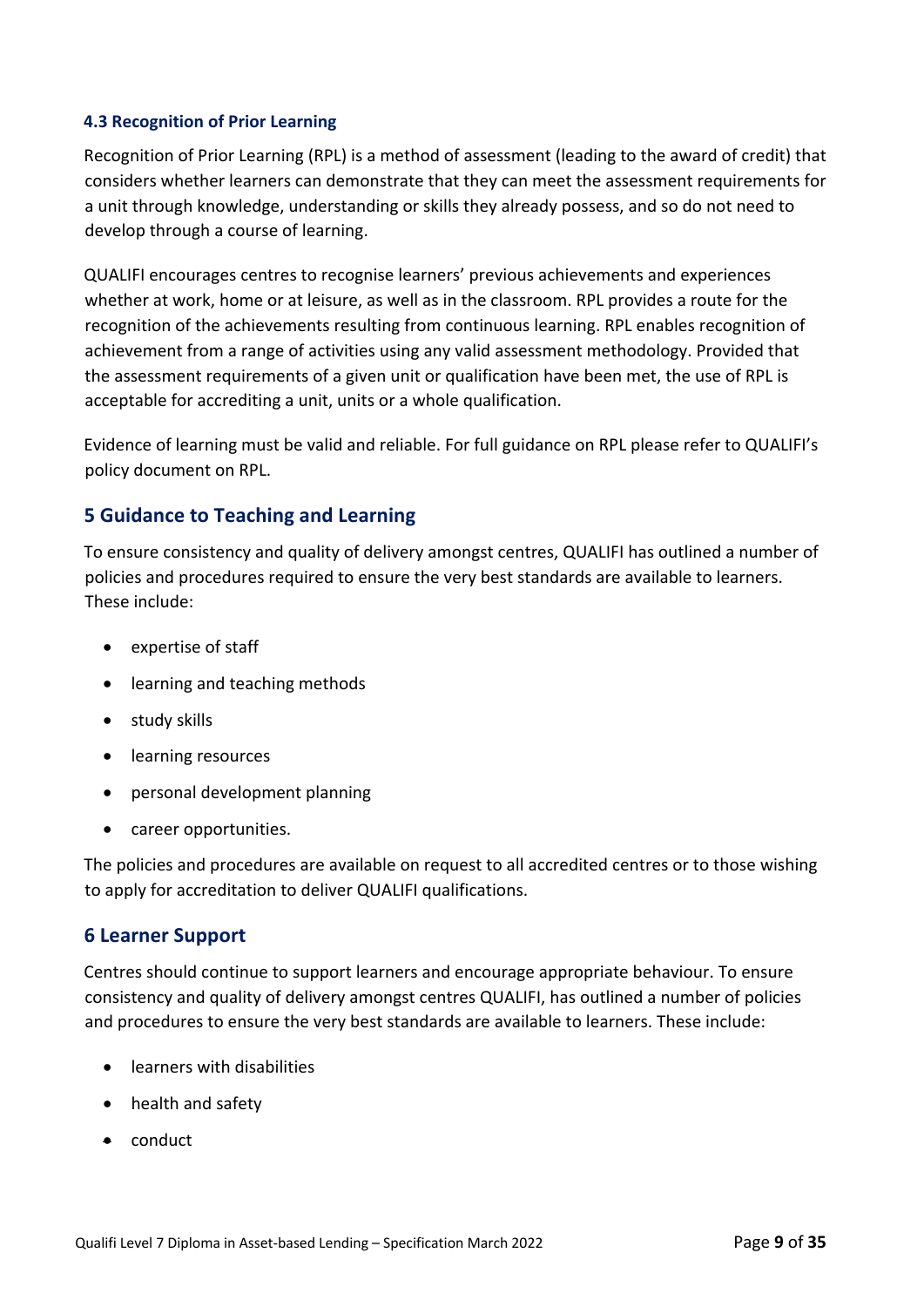The policies and procedures are available on request to all accredited centres or to those wishing to apply for accreditation to deliver QUALIFI qualifications.

# **6.1 Data Protection**

All personal information obtained from learners and other sources in connection with studies will be held securely and will be used during the course and after they leave the course for a variety of purposes. These should be all explained during the enrolment process at the commencement of learner studies. If learners or centres would like a more detailed explanation of the partner and QUALIFI policies on the use and disclosure of personal information, please contact QUALIFI via email support@QUALIFI-international.com

# **7. Assessment**

This qualification is vocational and can support a learner's career progression. To meet QUALIFI's aim to provide an appropriate assessment method each unit will be assessed through a written assignment for each unit with tasks that will be written in a way to make them realistic 'workrelated' tasks wherever possible. Learners will need to demonstrate knowledge, understanding and skills.

Original thought, problem solving and recommendations on actions will also be asked for from learners where appropriate for the unit. Intellectual rigour will be expected appropriate to the level of the qualification.

Assignments will contain a question strand for each of the given unit's learning outcomes. The assignment tasks will address the LO (learning outcome) and AC (assessment criteria) requirements. Within assignments there will always be requirements for learners to engage with important and relevant theory that underpins the subject area.

The assignment questions will require learners to draw on real organisations to illustrate their answers. To support this activity during the programme of learning, centres are required to make sure that they include case studies of relevant organisations and, wherever possible, facilitate incompany opportunities for learners to undertake research and investigation projects and/or support the organisation with various tasks. Mature and part-time learners will ideally be able to draw on their personal work experience too.

# **8. Course Regulations**

# **8.1 Course Requirements**

Learners must complete and pass all units to receive the full qualification.

QUALIFI will issue certificates to all successful students through the registered centres.

# **8.2 Classification of Awards**

The classification is pass or fail. Decisions about the overall classification of awards are made by QUALIFI through the application of the academic and relevant course regulations.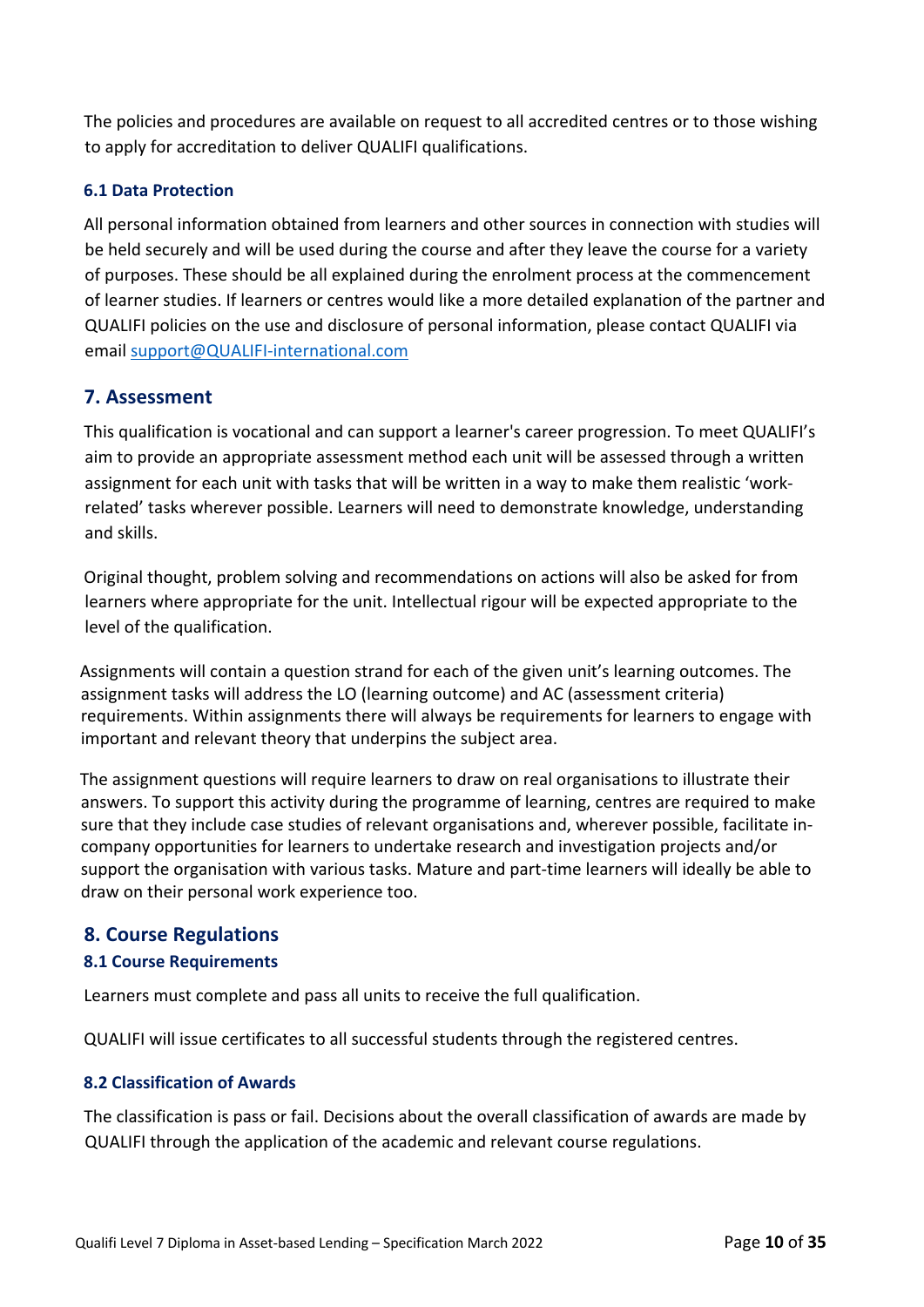## **8.3. Learner Voice**

Learners can play an important part in improving the quality of this course through the feedback they give. In addition to the ongoing discussion with the course team throughout the year, there is a range of mechanisms for learners to feed back about their experience of teaching and learning.

#### **8.4 Complaints**

QUALIFI recognises that there may be occasions when learners and centres have cause for complaint about the service received. When this happens, the complaints procedure is intended to provide an accessible, fair and straightforward system that ensures as an effective, prompt and appropriate response as possible.

For more information on our formal complaints procedure please contact in the first instance or email: support@QUALIFI-international.com

# **9 Equality and Diversity**

QUALIFI recognises that discrimination and victimisation are unacceptable and that it is in the interests of QUALIFI employees to utilise the skills of the total workforce. It is our aim to ensure that no employee or other representative of QUALIFI receives less favourable facilities or treatment (either directly or indirectly) in recruitment or employment on grounds of age, disability, gender/gender reassignment, marriage/civil partnership, pregnancy/maternity, race, religion or belief, sex, or sexual orientation (protected characteristics).

Our aim is that our workforce will be truly representative of all sections of society and each employee feels respected and able to give their best. We oppose all forms of unlawful and unfair discrimination or victimisation. To that end the purpose of this policy is to provide equality and fairness for all.

Our staff will not discriminate directly or indirectly, or harass customers or clients because of age, disability, gender reassignment, pregnancy and maternity, race, religion or belief, sex, and sexual orientation in the provision of QUALIFI's goods or services.

This policy and the associated arrangements shall operate in accordance with statutory requirements, particularly the Equality Act 2010 https://www.gov.uk/equality-act-2010-guidance. In addition, full account will be taken of any guidance or codes of practice issued by the Equality and Human Rights Commission, any government departments, and any other statutory bodies. The policy document will be monitored and reviewed annually and can be downloaded from our website or by making contact with QUALIFI.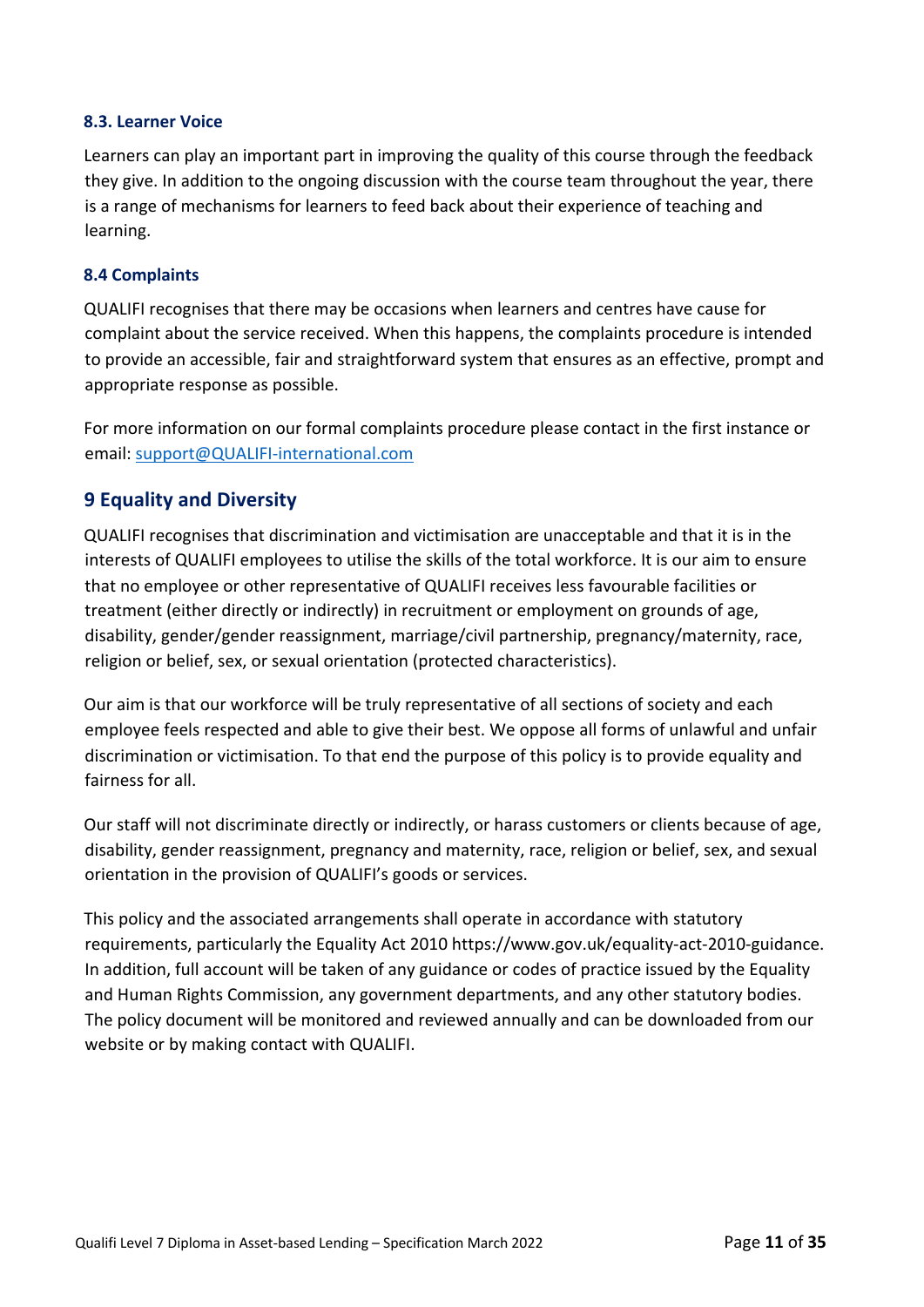# **10. Further Professional Development and Training**

QUALIFI supports UK and international customers with training related to our qualifications. This support is available through a choice of training options offered through publications or through customised training at your centre.

The support we offer focuses on a range of issues including:

- planning for the delivery of a new programme
- planning for assessment and grading
- developing effective assignments
- building your team and teamwork skills
- developing student-centred learning and teaching approaches
- building in effective and efficient quality assurance systems.

You can request customised training through your registered centre in the first instance. If you need to contact QUALIFI directly:

Our customer service number: +44 (0) 115 888 2323

Or email: support@QUALIFI-international.com

Website: www.QUALIFI.net www.QUALIFI-international.com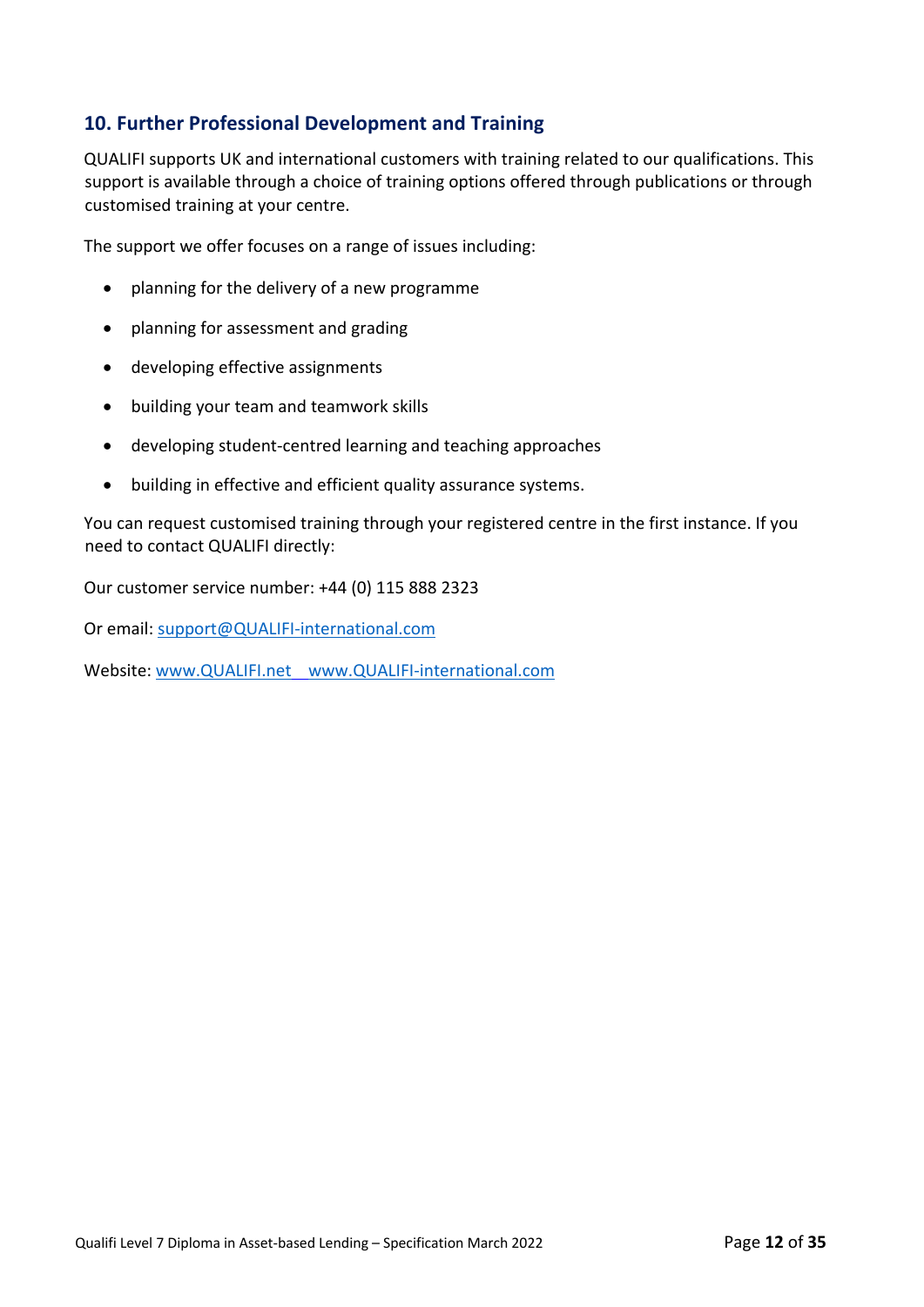# **Appendix 1: Unit Descriptors Unit ABL701: Foundation of Asset-based Lending (ABL)**

Unit code: L/650/1795

RQF level: 7

# **Aim**

The unit provides learners with a comprehensive knowledge of asset-based lending, how to structure lending parameters: minimizing risks and maximising profitability.

| Learning Outcomes: To achieve this<br>unit, the learner must be able to:                                      | <b>Assessment Criteria: Assessment of these outcomes</b><br>demonstrates the learner can:                                                                   |
|---------------------------------------------------------------------------------------------------------------|-------------------------------------------------------------------------------------------------------------------------------------------------------------|
| 1. Understand how asset-based lending<br>has evolved and its strategic role in                                | 1.1 Evaluate the risks inherent in disparate lending<br>structures.                                                                                         |
| managing risk in a commercial lending<br>environment.                                                         | 1.2 Evaluate the performance of collateral lending<br>versus conventional lending methodologies.                                                            |
|                                                                                                               | 1.3 Extrapolate the value of asset-based lending in<br>the current and evolving commercial environment.                                                     |
| 2. Assess the risk parameters involved in<br>asset-based lending and how to structure<br>an asset-based loan. | 2.1 Evaluate the suitability of tools and techniques<br>available in structuring an asset-based lending<br>Facility.                                        |
|                                                                                                               | 2.2 Assess the need for tailored financial solutions<br>for well-defined sectors at different stages of<br>development.                                     |
|                                                                                                               | 2.3 Analyse the dynamics involved in configuring an<br>asset-based lending structure and the complexities<br>associated with the asset mix and performance. |
| 3. Understand the cash conversion cycle<br>(CCC) and its role in ABL.                                         | 3.1 Assess a detailed financial analysis of the CCC<br>and its ability to service debt.                                                                     |
|                                                                                                               | 3.2 Determine the quality and collectability of<br>outstanding trade debt and possible impact on<br>financial objectives.                                   |
|                                                                                                               | 3.3 Evaluate the timing of receipts and payments<br>against agreed parameters.                                                                              |
| 4. Evaluate the business and associated<br>risks in collateral lending.                                       | 4.1 Determine the associated risks of the:<br>product / market customer base suppliers.                                                                     |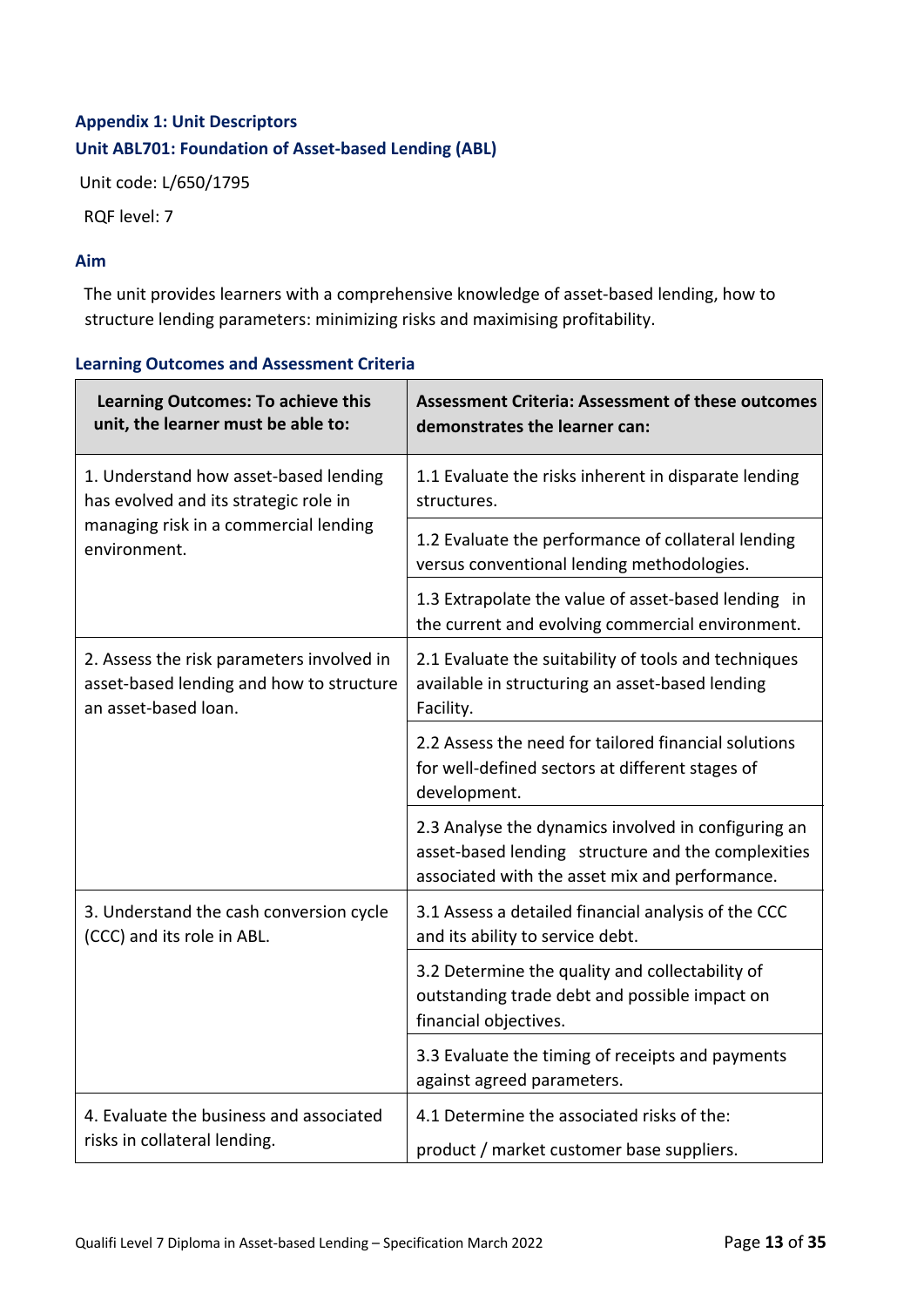| 4.2 Analyse the impact of a 'doomsday' scenario and |
|-----------------------------------------------------|
| the exit strategies available to an asset-based     |
| lending provider.                                   |

In this unit, learners will study various models, concepts and ideas that can be used to structure, monitor, and manage the overall risk parameters in asset-based lending.

#### These include:

#### **Accounts Receivable as Collateral**

- Aging analysis
- Methodology
- Invoice date v due date
- Aging codes
- Detail v summary aging
- Spread analysis
- Analysis utilisation by 'Comparables'
- Matching turnover

## **Receivable statistics compared with spread movement**

- Credit extension and collection procedures
- Analysing receivable concentration and interrogation of customer base
- Delinquent account management
- Ineligible debts calculation formulae
- Authenticity test
- Dilutions
- Advance rates calculation formulae
- Cash control mechanisms
- Reporting considerations

## **Inventory as Collateral**

- Lending considerations
- Inventory aging
- Purchase v sales
- Physical adjustments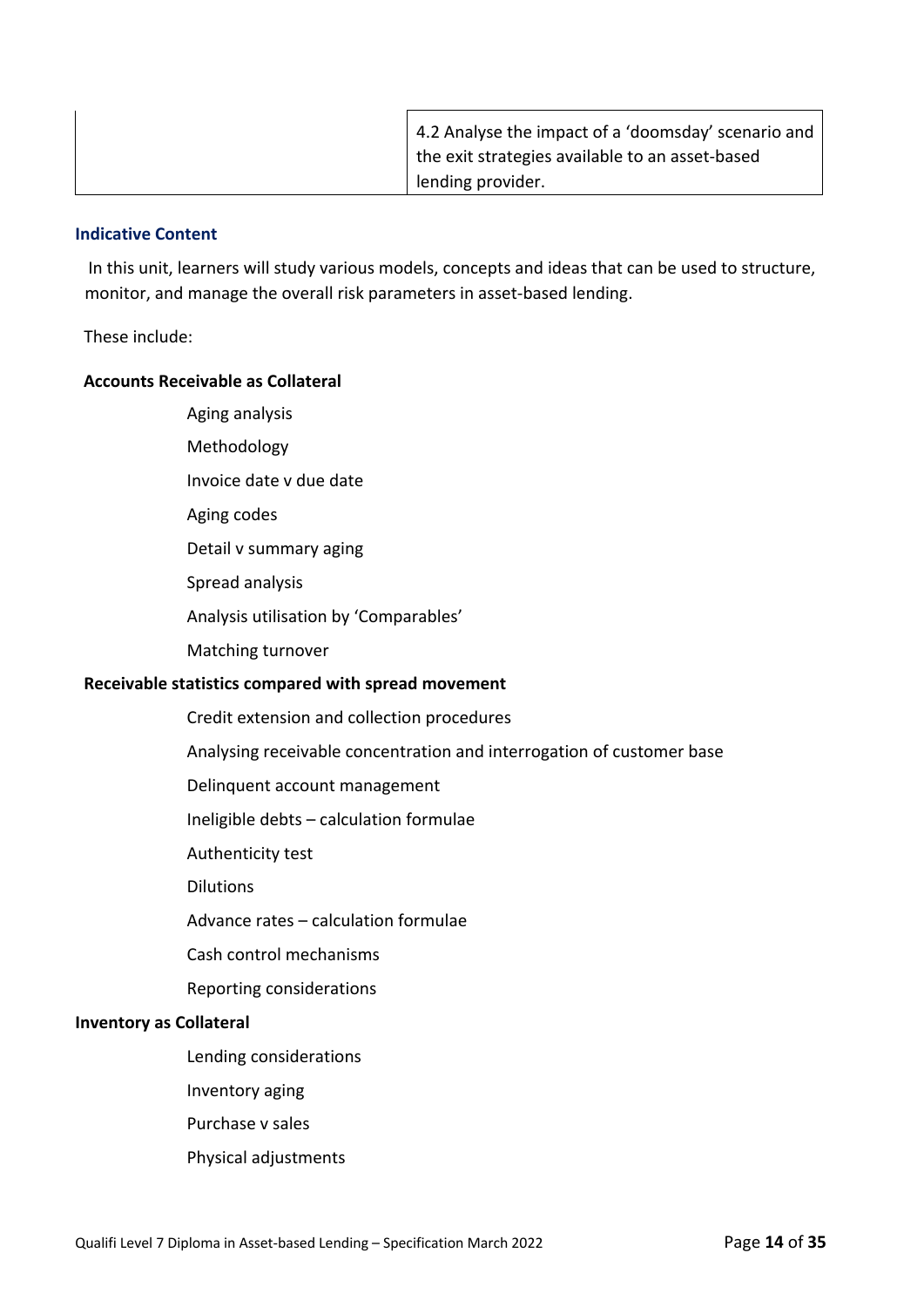Treatment of returns Slow and obsolete inventory Calculating turnover – ABL Facility inspection Operating systems Inventory classification Authenticity test Ineligible inventory

#### **Insurance**

Advance rates – calculation formulae Reporting methodologies

#### **Case Studies**

Learners will further be introduced to and encouraged to discuss and apply the management models, concepts and ideas that will be used to establish risk management objectives.

#### **Core Text**

• Asset-based Lending DISCIPLINES BOOK – Donald F. Clarke | Due 2022 | Due 2022|

#### **Suggested Resources**

- $\triangleright$  Asset-based Lending and Insolvency, by Knight and Grant Jones | Dec 31, 2020
- $\triangleright$  The History of Asset-based Lending Sidney Rutberg; Commercial Finance Association
- Ø Overview: Asset-based Finance KKR& Co; Harvest
- $\triangleright$  A Guide to Factoring and Invoice Discounting: The New Bankers Hardcover November 1, 1996, by Tim Lea (Author), Wendy Trollope (Author)
- Ø Asset-based Lending: A Practical Guide to Secured Financing, by John Francis Hilson and Katherine E. Bell | Oct 26, 2017
- $\triangleright$  Asset-based Lending: The Complete Guide to Originating, Evaluating and Managing Assetbased Loans, Leasing and Factoring, by Peter Clarke | Oct 9, 2017
- Ø https://www.youtube.com/watch?v=HqA-32U28kA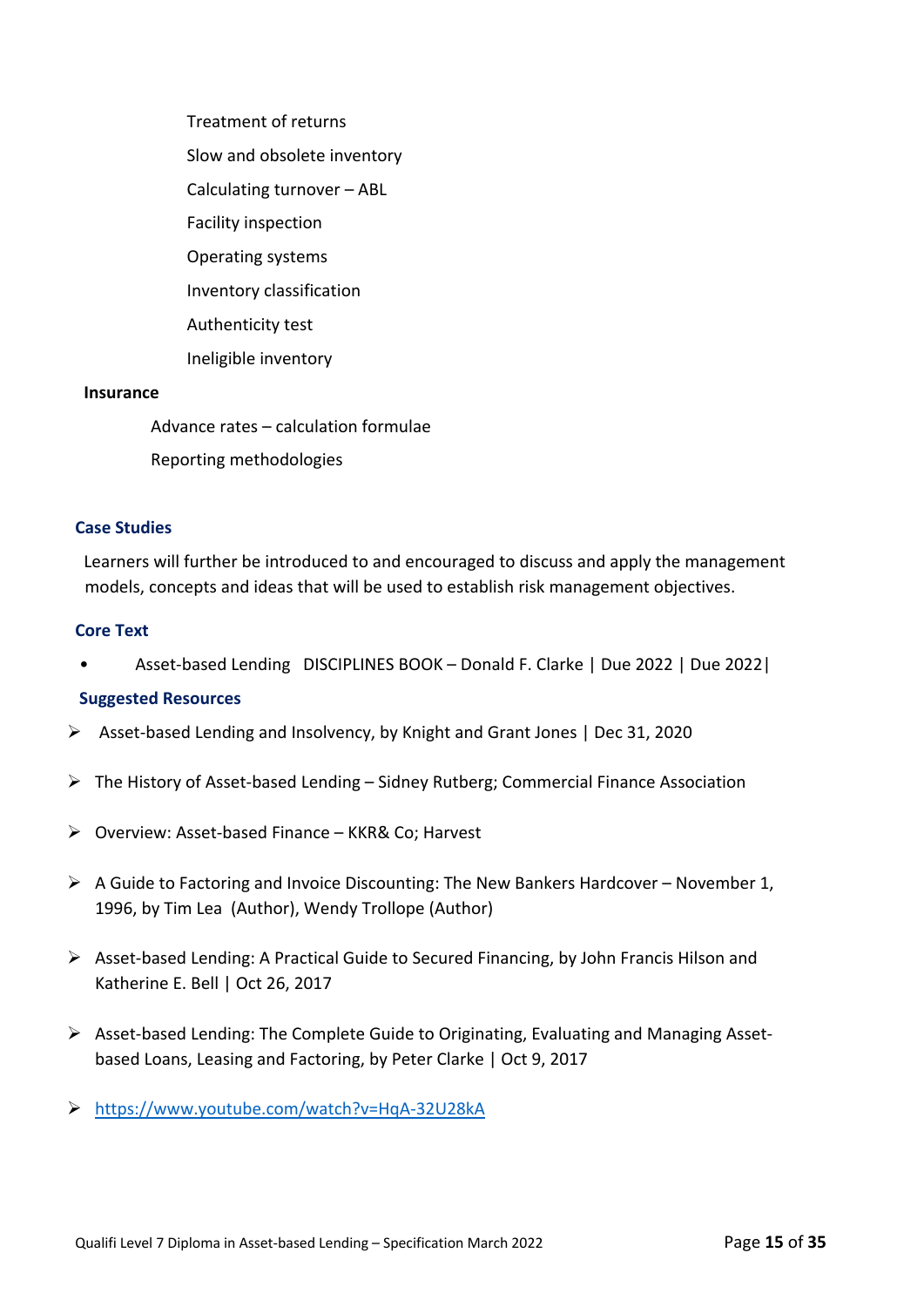# **Unit ABL702: Asset-based Lending for Underwriters**

Unit code: M/650/1796

RQF level: 7

## **Aim**

This unit is geared towards supporting learners to understand the appropriate way to underwrite asset-based collateral.

| <b>Learning Outcomes: To</b><br>achieve this unit, the learner<br>must be able to:                                                   | <b>Assessment Criteria: Assessment of these outcomes</b><br>demonstrates the learner can:                                                                       |
|--------------------------------------------------------------------------------------------------------------------------------------|-----------------------------------------------------------------------------------------------------------------------------------------------------------------|
| 1. Analyse historic financial<br>information and extrapolate the<br>analysis to evaluate profitability<br>and cash flow projections. | 1.1 Appraise the validity of the required financial<br>information in accordance with required criteria.                                                        |
|                                                                                                                                      | 1.2 Analyse financial data and information and evaluate<br>financial performance levels and the ability to meet<br>projected targets.                           |
|                                                                                                                                      | 1.3 Assess sectoral information and data and evaluate<br>using comparative analysis.                                                                            |
|                                                                                                                                      | 1.4 Review and evaluate the financial information and data<br>to confirm that it conforms to the required criteria.                                             |
| 2. Manage the risks inherent in<br>asset-based lending.                                                                              | 2.1 Review the Field Audit Investigation report and detect<br>potential issues raised in report that may have an impact<br>on the collectability of collateral. |
|                                                                                                                                      | 2.2 Evaluate the perceived risks based on sectoral<br>experience using comparative analysis.                                                                    |
|                                                                                                                                      | 2.3 Challenge the assumptions being presented and<br>evaluate their validity in relation to the appropriate risk<br>parameters set.                             |
| 3. Configure and evaluate an<br>exit strategy when underwriting<br>the asset-based lending facility.                                 | 3.1 Prepare an exit strategy proposal that is appropriate to<br>the asset-based lending facility.                                                               |
|                                                                                                                                      | 3.2 Analyse the value of the asset base in a break-up<br>scenario and evaluate it against the collateral held.                                                  |
|                                                                                                                                      | 3.3 Evaluate collateral security and identify the nature and<br>severity of issues in accordance with the parameters set.                                       |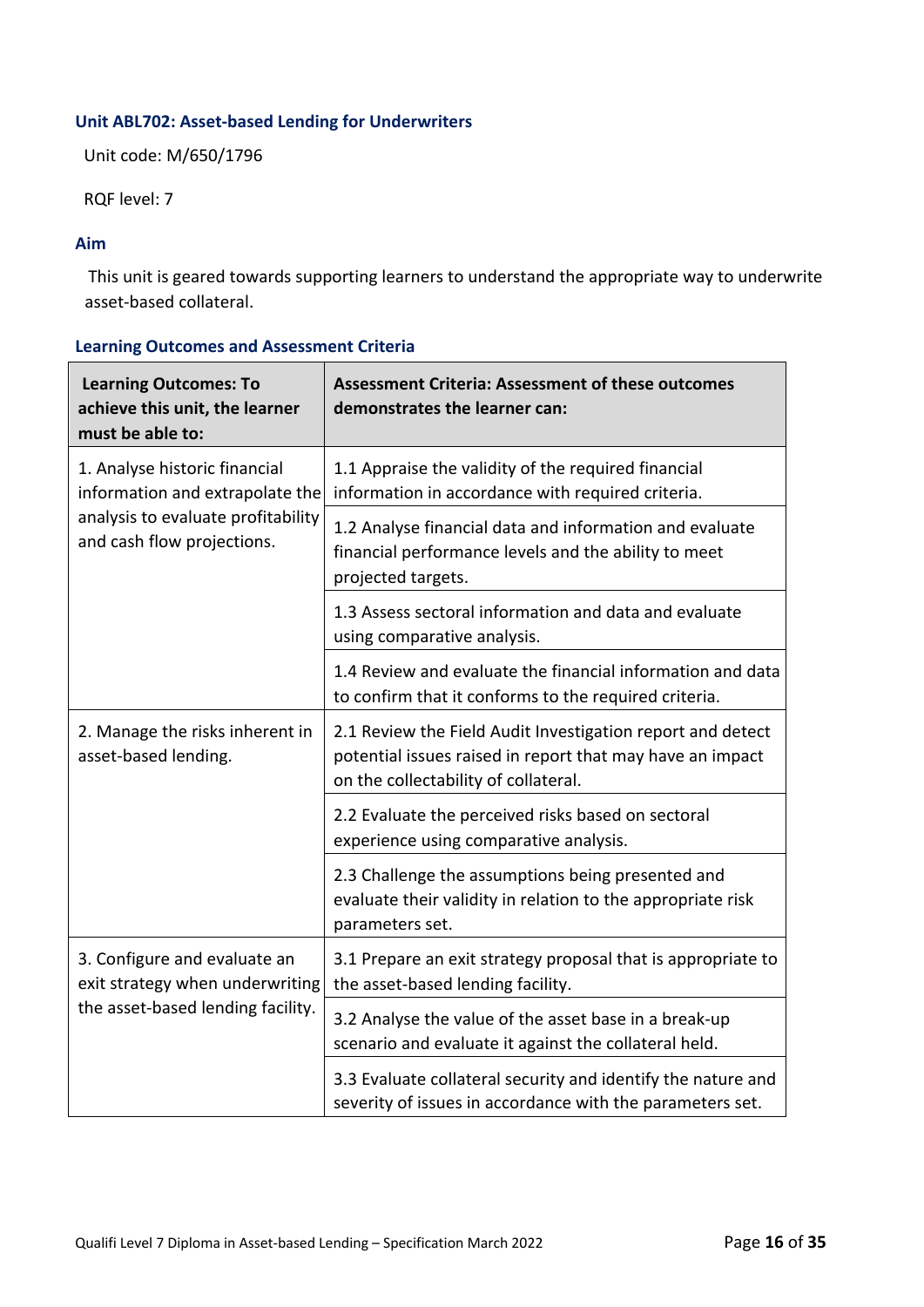#### **Financial Review**

Financial statement (spread sheet) analysis and review

Balance Sheet – ratios/analysis & review

Income Statement – ratios/analysis & review

Projections

Availability forecasting

#### **Account Receivables**

Aging analysis

Turnover analysis

Calculation of ineligibles

Advance rate structuring considerations

#### **Inventory**

Preliminary lending considerations

Classification of inventory

Assessing inventory performance

Calculation of ineligibles

Advance rate structuring considerations

#### **Collateral Reporting Proposals**

Fixed Assets

Lending methodology

Types of appraisals

Interpretation of appraisals

Learners will further be introduced to and encouraged to discuss and apply the management models, concepts and ideas that will facilitate an in-depth analysis of the lending proposal when underwriting the inherent risks involved.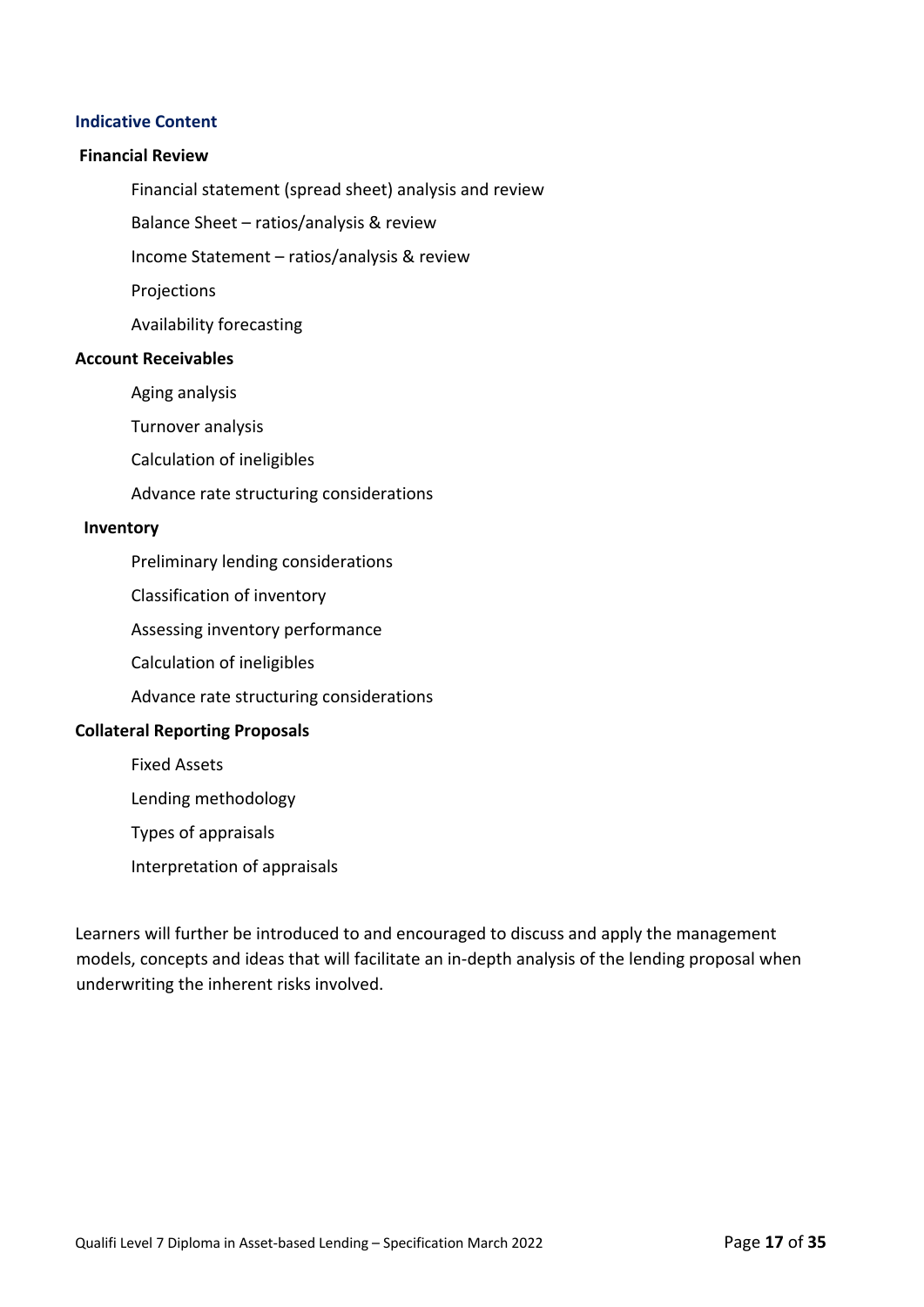## **Core Text**

• Asset-based Lending DISCIPLINES BOOK – Donald F. Clarke | Due 2022

#### **Suggested Resources**

- Ø Asset-based Lending and Insolvency, by Knight and Grant Jones | Dec 31, 2020
- Ø Overview: Asset-based Finance KKR& Co; Harvest
- $\triangleright$  A Guide to Factoring and Invoice Discounting: The New Bankers Hardcover November 1, 1996, by Tim Lea (Author), Wendy Trollope (Author)
- Ø Asset-based Lending: The Complete Guide to Originating, Evaluating and Managing Asset-based Loans, Leasing and Factoring, by Peter Clarke | Oct 9, 2017
- $\triangleright$  Asset-based Finance Proven Disciplines for Prudent Lending; Secured Finance Association
- $\triangleright$  Legal Aspects of Receivables Financing Fidelis Oditah; Sweet & Maxwell
- $\triangleright$  Factoring Law and Practice Freddy R Salinger; Sweet & Maxwell
- $\triangleright$  Equipment Leasing Amembal, Halladay & Isom; A & H
- Ø https://intersentia.com/en/the-law-and-economics-of-secured-lending.html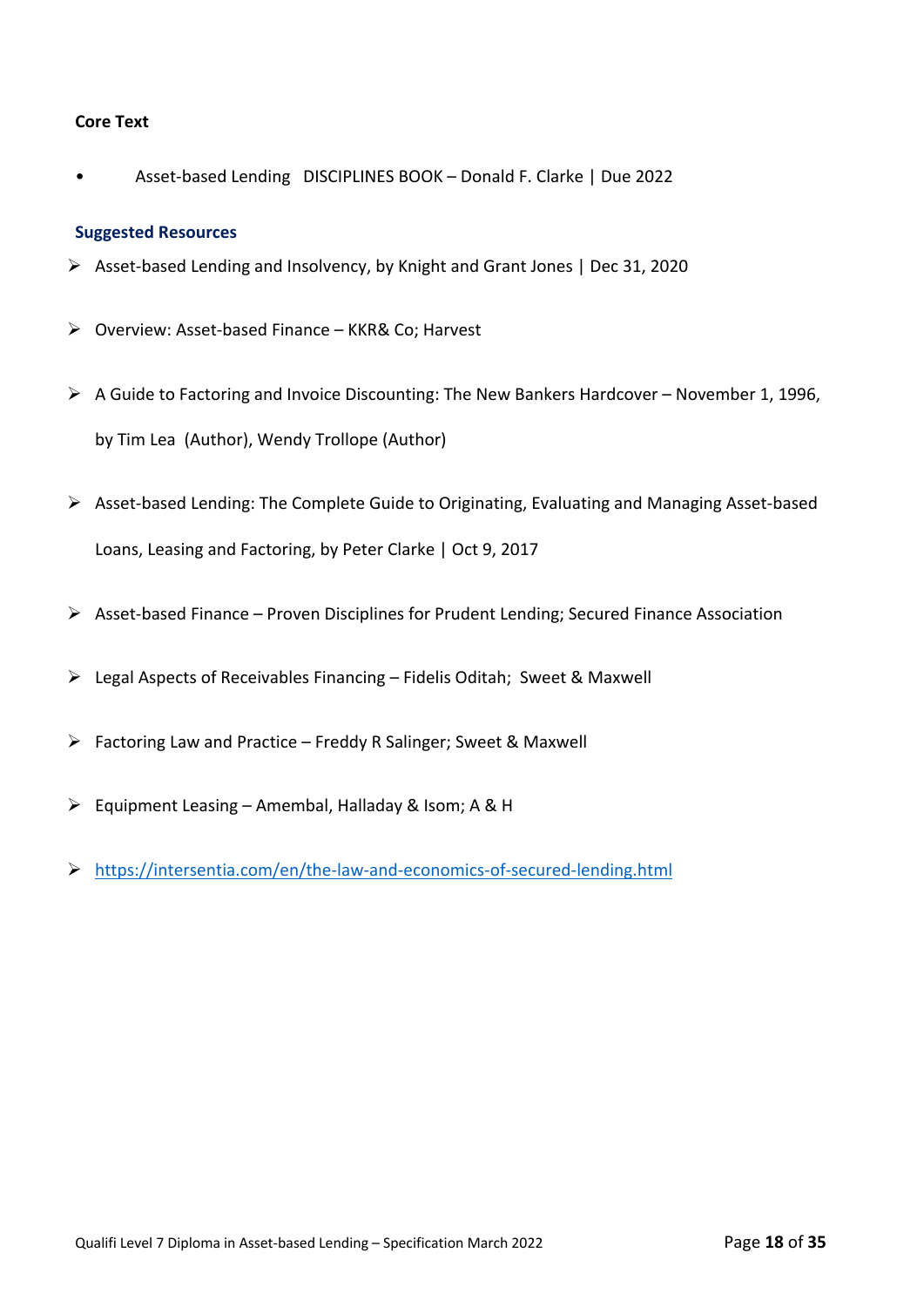# **Unit ABL703: Inventory Lending**

Unit code: R/650/1797

RQF level: 7

## **Aim**

The unit covers how to analyse and assess inventory properly as collateral to quantify risk and establish proper lending parameters.

| <b>Learning Outcomes: To</b><br>achieve this unit, the<br>learner must be able to:     | <b>Assessment Criteria: Assessment of these outcomes</b><br>demonstrates the learner can:                                                                                                               |
|----------------------------------------------------------------------------------------|---------------------------------------------------------------------------------------------------------------------------------------------------------------------------------------------------------|
| 1. Understand the                                                                      | 1.1 Characterize the specific inventory characteristics.                                                                                                                                                |
| complexity of inventory as<br>pledged collateral in the<br>asset-based lending sector. | 1.2 Evaluate the value of the inventory to a lender as<br>collateral for an asset-based lending facility.                                                                                               |
|                                                                                        | 1.3 Assess the ability of the management information<br>systems to provide specific, timely and accurate data on<br>inventory.                                                                          |
| 2. Analyse the application of<br>tools and techniques                                  | 2.1 Determine the legal responsibilities in sourcing, storing<br>and disposal of inventory in a real-time scenario.                                                                                     |
| determining the advance<br>rates appropriate to<br>individual proposals.               | 2.2 Analyse the likely dilution levels when determining the<br>advance rate.                                                                                                                            |
|                                                                                        | 2.3 Analyse the inventory composition, turnover levels,<br>location and distribution characteristics.                                                                                                   |
| 3. Monitor the performance<br>of the inventory risk                                    | 3.1 Review accounting systems and methodology in use and<br>cross reference with lenders' records to evaluate risk issues.                                                                              |
| throughout the life cycle of<br>the loan.                                              | 3.2 Recommend the key parameters to be addressed at field<br>audits and frequency of audits in accordance with facility<br>requirements.                                                                |
|                                                                                        | 3.3 Review data and information sources available to<br>recommend actions appropriate to risk management.                                                                                               |
| 4. Assess the market value<br>and determine the most<br>appropriate exit strategy.     | 4.1 Review market conditions for obsolescence, re-sale price<br>comparisons, seasonality, insurance, legal and other related<br>issues and report variances that have an impact on collateral<br>value. |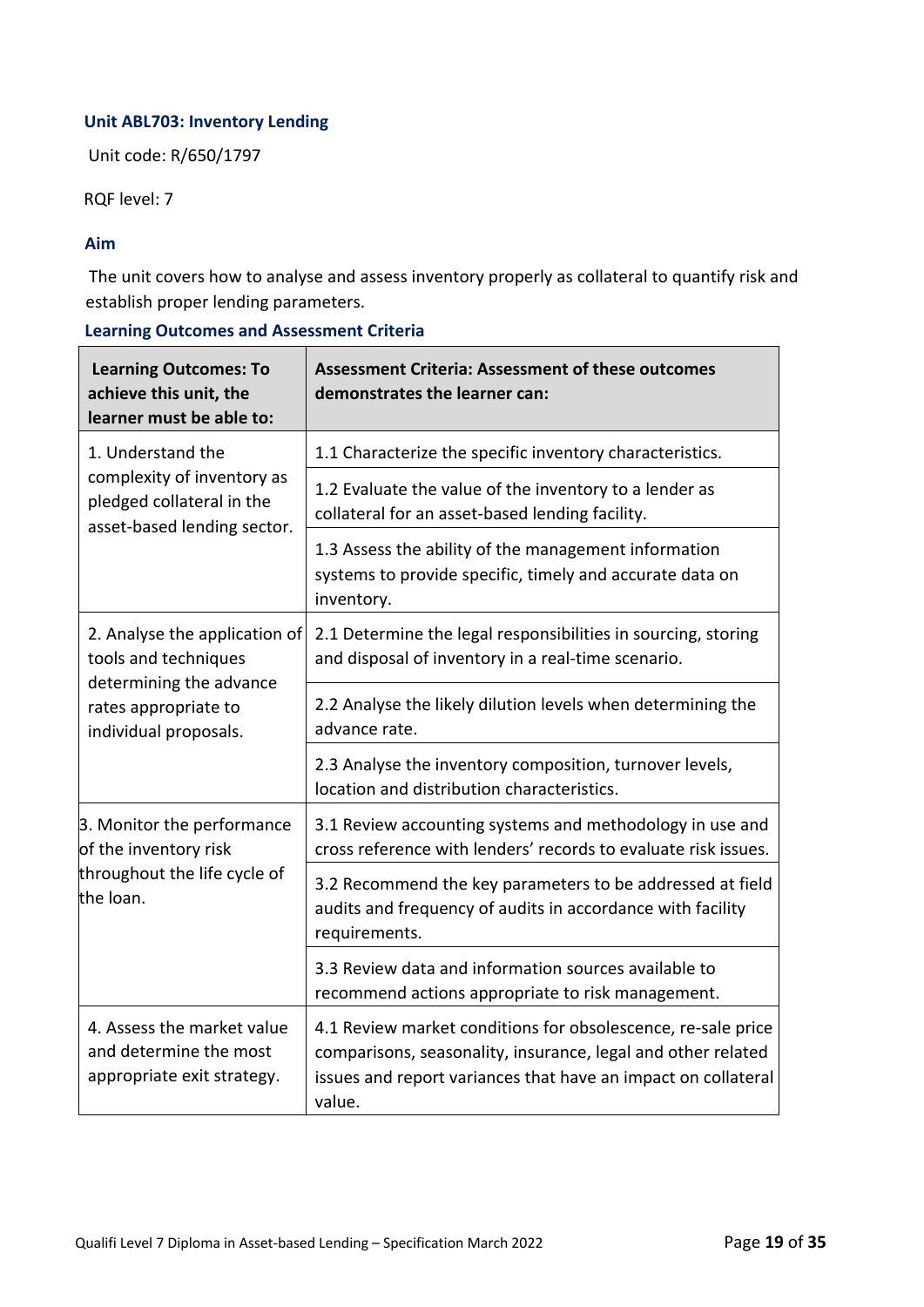| 4.2 Prepare an exit strategy proposal based on appraisal<br>reports and established tools & techniques developed<br>within the asset-based lending sector. |
|------------------------------------------------------------------------------------------------------------------------------------------------------------|
| 4.3 Recommend appropriate channel i.e. re-structure, trade<br>sale, other collateral available or liquidation in accordance<br>with industry standard.     |

In this unit, learners will be introduced to concepts, ideas and models that underpin an Assetbased lending provider in managing and formulating strategic credit risk decisions. The models and concepts will include:

#### **Inventory Considerations**

Inventory characteristics

Storage

Mix & valuations

Warranties & returns

Agreements with suppliers

Liens

Insurance

## **Analysing Inventory**

Raw materials, work-in-progress, finished goods

Fast-moving, Slow-moving, Obsolete, Scrap

Customised, standardised, brand names

Commodities, warehouse/distributor parts, manufacturing, hi-tech/fashion

## **Accounting Systems**

Specific ID

Average cost

FIFO/LIFO

Inventory performance in liquidation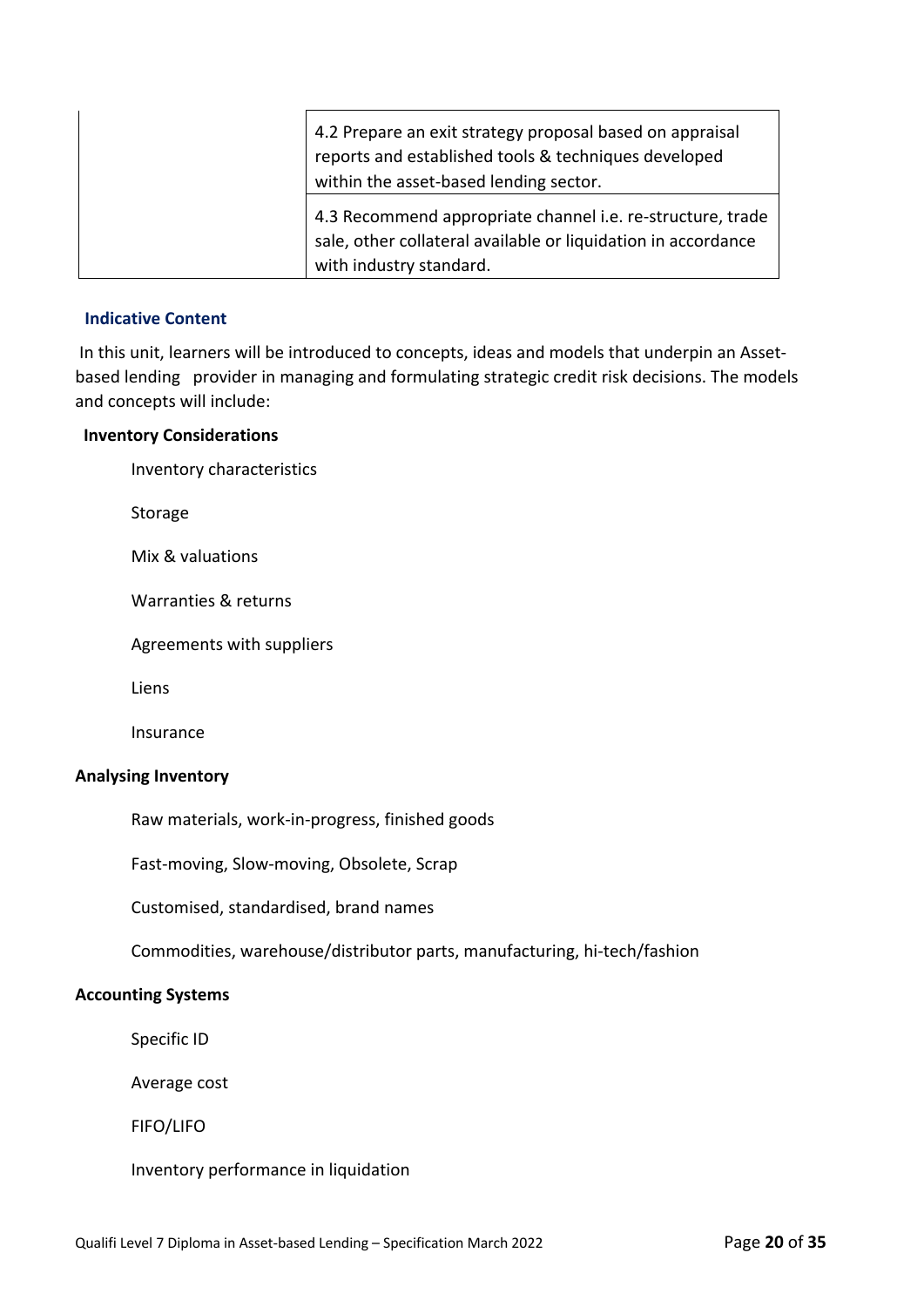Ineligibles

#### **Testing Techniques**

#### **Inventory Turnover**

#### **Appraisals, Reserves and Advance Rates**

#### **Red Flags**

Changes in supplier & customer relationships

Backlogs

Market conditions

Gross margin movements

Discounts & rebates

#### **Restructures & Exit strategies**

Learners will further be introduced to and encouraged to discuss some of the management models, concepts and ideas that could be used to help set risk management objectives.

#### **Core Text**

• Asset-based Lending DISCIPLINES BOOK – Donald F. Clarke | Due 2022

## **Suggested Resources**

- $\triangleright$  A Guide to Factoring and Invoice Discounting: The New Bankers, by Tim Lea, Wendy Trollope · Chapman & Hall · Hardback · ISBN 0412613700
- $\triangleright$  Asset-based Lending: The Complete Guide to Originating, Evaluating and Managing Assetbased Loans, Leasing and Factoring, by Peter Clarke | Oct 9, 2017
- Ø Asset-based Finance Proven Disciplines for Prudent Lending; Secured Finance Association
- Ø https://www.investopedia.com/ask/answers/070914/how-do-i-calculate-inventory-turnoverratio.asp
- Ø https://www.tradegecko.com/inventory-management/inventory-turnover-formula
- Ø https://www.unleashedsoftware.com/blog/five-basics-stock-control :~:text=A%20stock%20control%20system%2C%20also,receiving%20and%20re%2Dordering% 20products.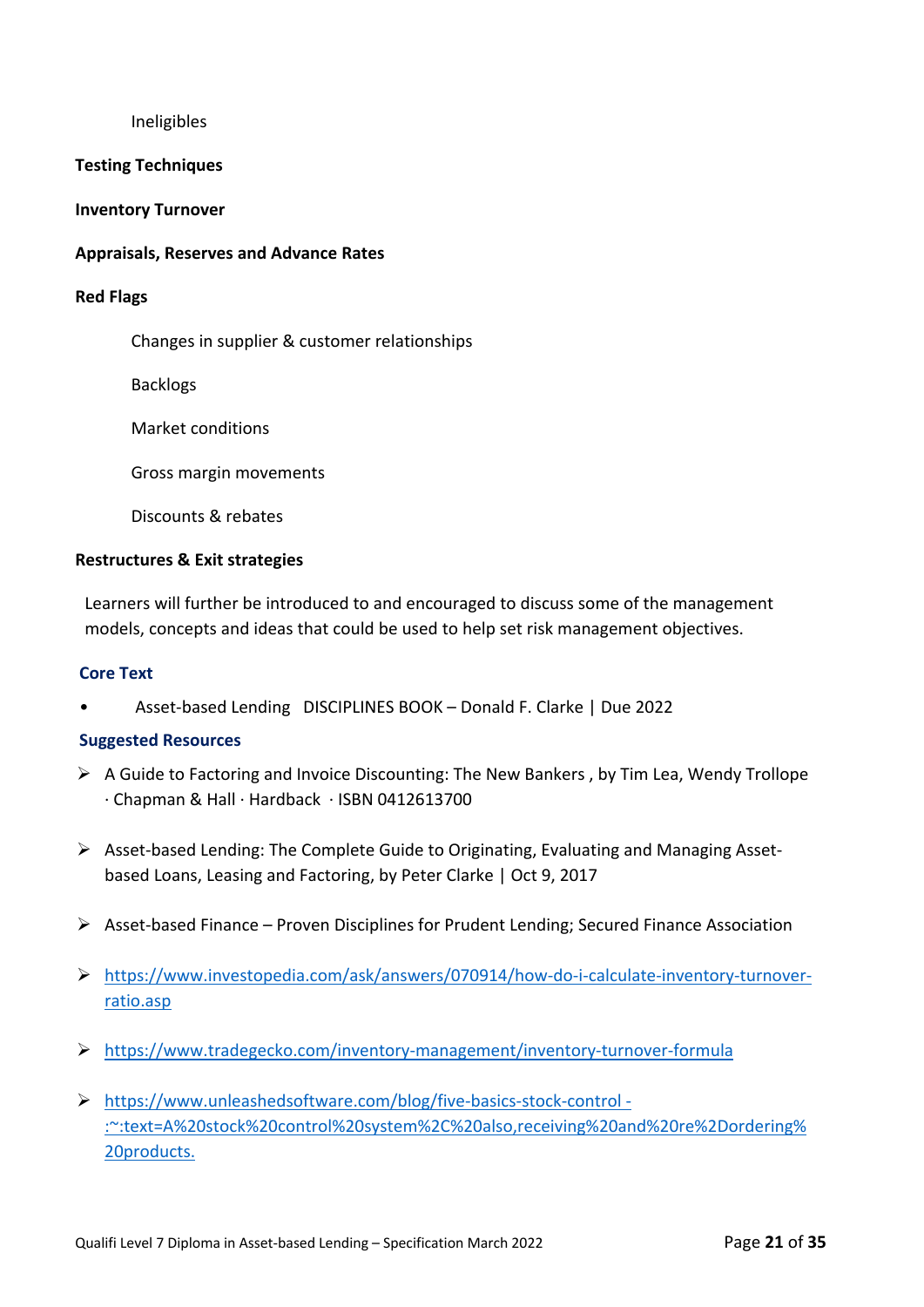- Ø https://www.fm-magazine.com/issues/2018/feb/prevent-inventory-fraud.html
- Ø https://en.wikipedia.org/wiki/Control\_fraud
- Ø https://www.journalofaccountancy.com/issues/2001/jun/ghostgoodshowtospotphantominv entory.html

https://www.grantthornton.ee/en/insights1/stock-taking-helps-prevent-and-detect-fraud/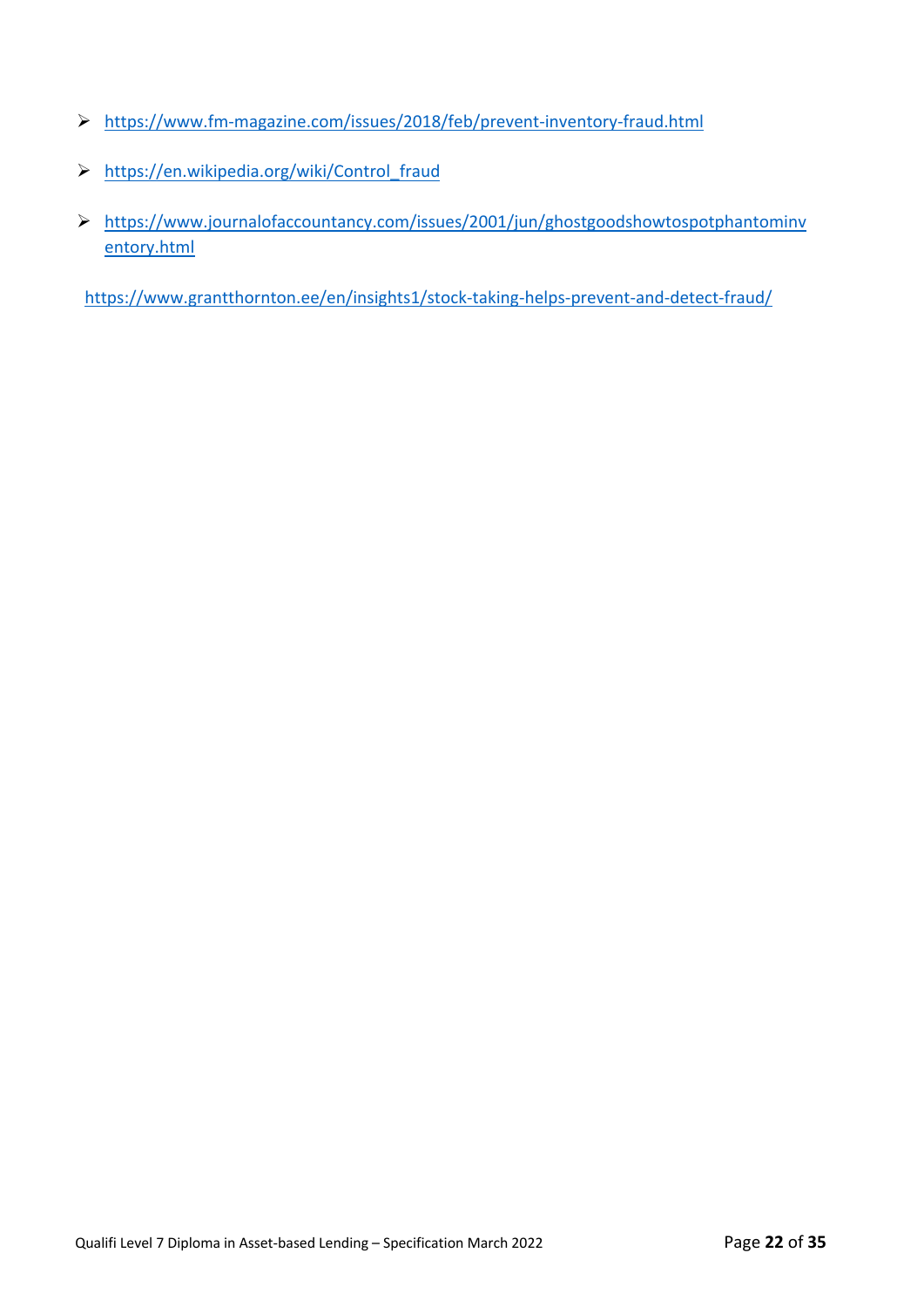# **Unit ABL704: Field Examinations (audit) –- Account Receivables**

Unit code: T/650/1798

RQF level: 7

## **Aim**

The purpose of the field examination function is to appraise the value and operation of the assetbased lending facility. The aim of this unit is to review the accounts receivable element of the field examinations role.

The primary role of the Field Examiner is to act as the "eyes and ears" of the lender by testing, verifying and determining the collateral held by the asset-based lender.

| Learning Outcomes: To achieve this unit,<br>the learner must be able to:                 | <b>Assessment Criteria: Assessment of these</b><br>outcomes demonstrates the learner can:                                                 |
|------------------------------------------------------------------------------------------|-------------------------------------------------------------------------------------------------------------------------------------------|
| 1. Verify data supplied to lenders.                                                      | 1.1 Evaluate the viability of the borrower against<br>agreed criteria.                                                                    |
|                                                                                          | 1.2 Determine the competence of personnel and<br>the adequacy and accuracy of accounting systems.                                         |
|                                                                                          | 1.3 Assess the quality of pledged receivables<br>collateral through various tests of authenticity.                                        |
|                                                                                          | 1.4 Assess the quality of pledged receivables<br>through the extrapolation and analysis of collateral<br>data from the books and records. |
| 2. Review various data sources, perform<br>analysis and determine material issues.       | 2.1 Assess the relevant sources of data to be<br>researched in advance of field examination.                                              |
|                                                                                          | 2.2 Determine the courses of action to be focused<br>on during the field examination through a review<br>of data.                         |
|                                                                                          | 2.3 Evaluate the material issues from the data and<br>information                                                                         |
| 3. Draw conclusions and make<br>recommendations to safeguard the value<br>of collateral. | 3.1 Evaluate the research and analysis to enable<br>conclusions to be made to safeguard the<br>collectability of collateral.              |
|                                                                                          | 3.2 Recommend actions that strengthen the<br>position of lender.                                                                          |
|                                                                                          | 3.3 Analyse the impact of the recommendations in<br>order to safeguard the collectability of collateral.                                  |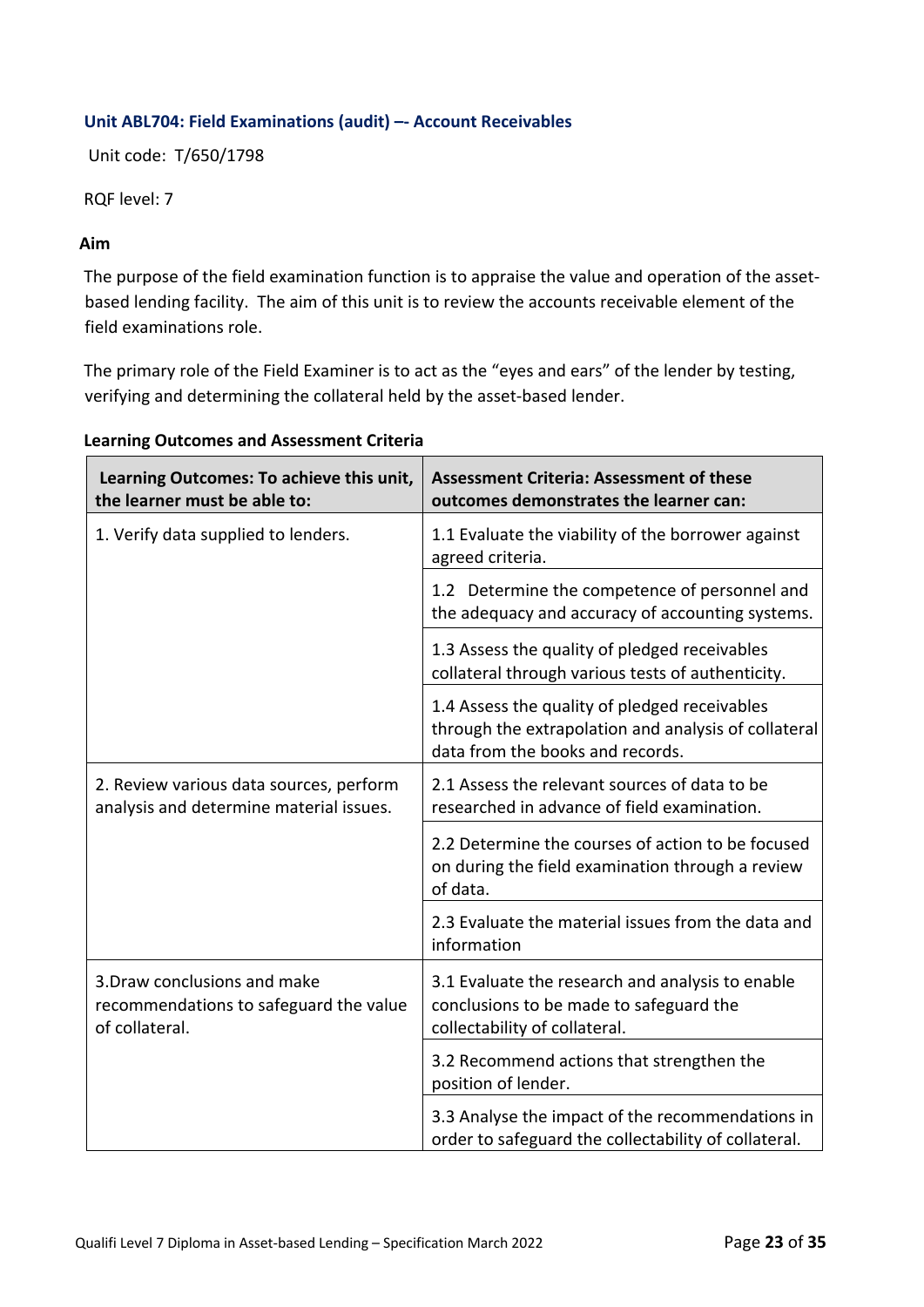| 4. Appraise the results of the field<br>examination. | 4.1 Recommend appropriate actions for<br>immediate, short- and long-term results required.<br>from the information obtained through the field<br>examination. |
|------------------------------------------------------|---------------------------------------------------------------------------------------------------------------------------------------------------------------|
|                                                      | 4.2 Evaluate the impact and success of the field<br>examination against agreed criteria.                                                                      |

In this unit, learners will examine:

- $\triangleright$  The determination of the continuing viability of the borrower
- $\triangleright$  Review financial performance.
- $\triangleright$  Determine the competence of personnel and adequacy and accuracy of accounting systems. The Field Examiner must acquire a good understanding of the systems employed by the borrower and whether or not they can adequately and timely provide the reporting data required by the lender.
- $\triangleright$  Confirm and verify the existence of pledged collateral through various tests of authenticity.
- $\triangleright$  Determine the quality of pledged assets through the extrapolation and analysis of collateral data from the books and records.
- $\triangleright$  Determine the nature and level of maintenance of vendor/supplier relationships.
- $\triangleright$  Test the borrower's cash management systems with focus on how they affect the lender's secured position.
- $\triangleright$  Test the adequacy of checks and balances within the borrower's internal infrastructure with focus on conflicts and how they might impact the lender's position.
- $\triangleright$  Detect any developing trends that will have either a positive or adverse effect on the lender's position.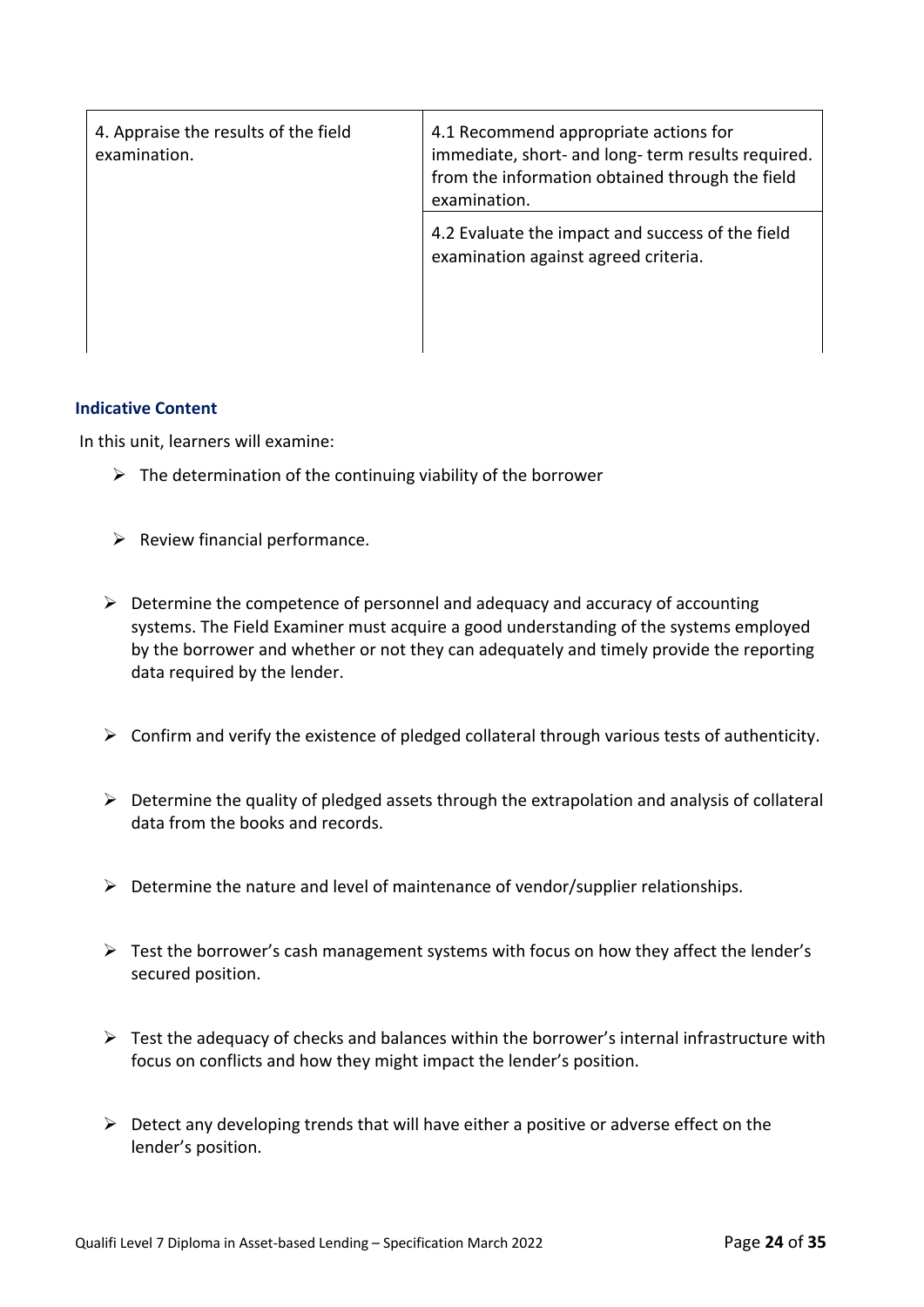- $\triangleright$  Detect collateral that would have no redeeming value to the lender in a liquidation scenario.
- $\triangleright$  Test the continuing relevance of the lender's lending parameters and whether or not such parameters would allow the lender to exit the relationship without impairment to its position.
- $\triangleright$  Detect any other situation (whether tangible or intangible) that would serve to imperil the lender's secured position in pledged assets.
- $\triangleright$  Determine if the lender's internal staff and systems are providing adequate and timely information to ensure the effective monitoring of the lender's overall position in relation to each borrower.
- $\triangleright$  Discover, disclose and attempt to quantify any and all perceived risks to the lender in each debtor and recommend effective ways to manage such perceived risks.
- $\triangleright$  Discuss any substantial discoveries unearthed during the examination with the borrower's senior management, allowing the opportunity to provide plausible explanations before corrective action is taken.
- $\triangleright$  Discuss with the Account Manager on a real-time basis, issues of materiality that the Examiner finds pervasive during the review.

## **Core Text**

• Asset-based Lending DISCIPLINES BOOK – Donald F. Clarke | Due 2022

## **Suggested Resources**

- Ø Fraud Examination, Chad O. Albrecht, Conan C. Albrecht, Mark F. Zimbelman, W. Steve Albrecht, 2011 - ISBN-10 0538470844 ISBN-13 9780538470841
- $\triangleright$  Risk Management in Banking by Joel Bessis, 2015
- $\triangleright$  Asset-based Lending and Insolvency, by Knight and Grant Jones | Dec 31, 2020
- $\triangleright$  The History of Asset-based Lending Sidney Rutberg; Commercial Finance Association
- $\triangleright$  Overview: Asset-based Finance KKR& Co; Harvest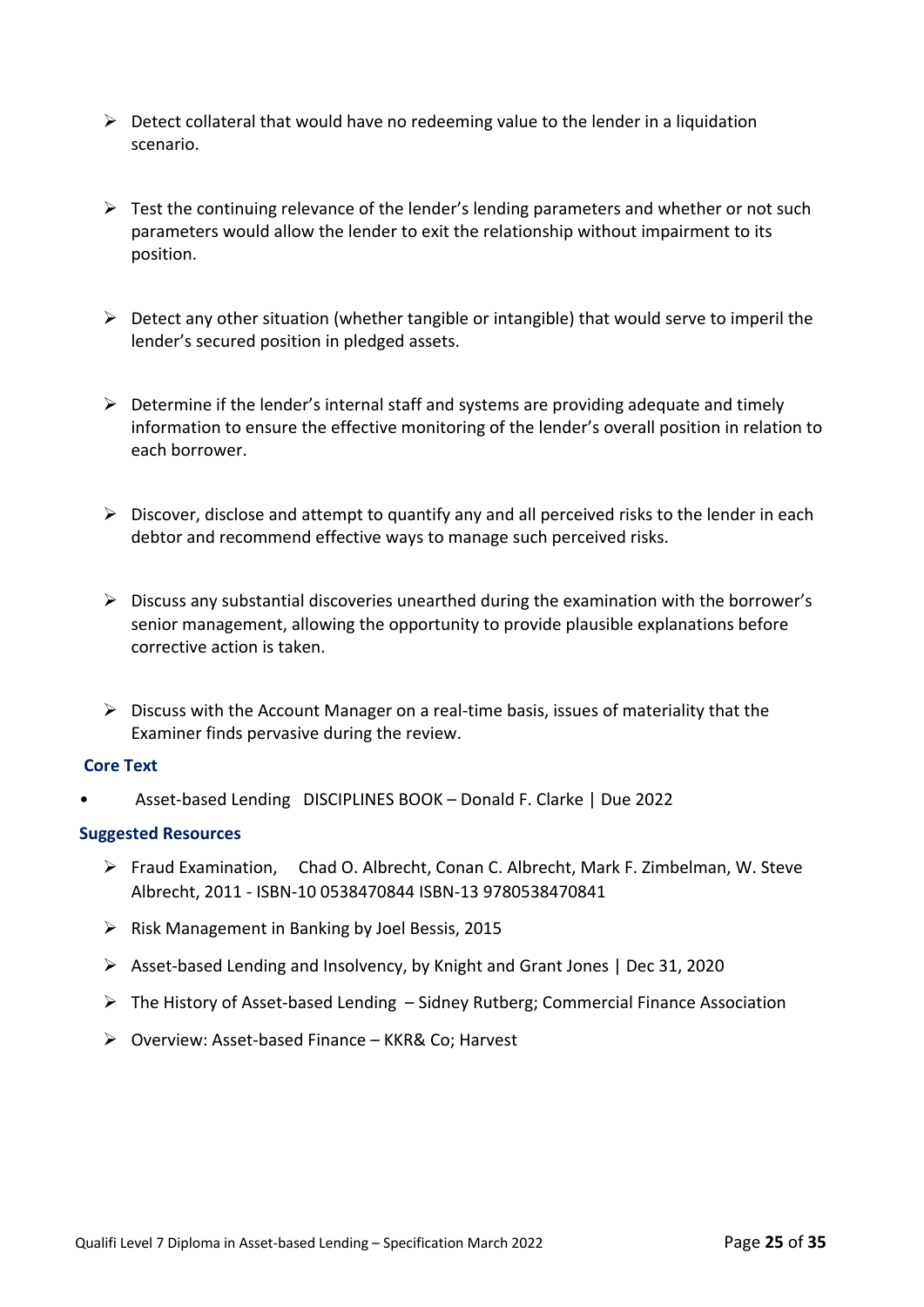# **Unit ABL705: Field Examinations (audit) Inventory**

Unit code: Y/650/1799

RQF level: 7

## **Aim**

The purpose of the Field Examination function is to appraise the value and operation of intricate asset-based lending facilities. The aim of this section is to review the inventory element of the Field Examinations role.

| <b>Learning Outcomes: To achieve this</b><br>unit, the learner must be able to: | <b>Assessment Criteria: Assessment of these</b><br>outcomes demonstrates the learner can:                                                                     |
|---------------------------------------------------------------------------------|---------------------------------------------------------------------------------------------------------------------------------------------------------------|
| 1. Verify data supplied to lenders.                                             | 1.1 Evaluate the viability of the borrower against<br>agreed criteria.                                                                                        |
|                                                                                 | 1.2 Determine the competence of personnel and<br>the adequacy and accuracy of accounting systems.                                                             |
|                                                                                 | 1.3 Assess the quality of pledged inventory<br>collateral through various tests of authenticity.                                                              |
|                                                                                 | 1.4 Assess the quality of inventory through the<br>extrapolation and analysis of collateral data from<br>the books and records.                               |
| 2. Review various data sources,<br>perform analysis and determine               | 2.1 Assess the relevant sources of data to be<br>researched in advance of field examination.                                                                  |
| material issues.                                                                | 2.2 Determine the courses of action to be focused<br>on during the field examination through a review<br>of data.                                             |
|                                                                                 | 2.3 Evaluate the material issues from the data and<br>information.                                                                                            |
| 3. Draw conclusions and make<br>recommendations to safeguard the                | 3.1 Evaluate the research and analysis to enable<br>conclusions to be made.                                                                                   |
| value of collateral.                                                            | 3.2 Recommend actions that strengthen the<br>position of lender.                                                                                              |
|                                                                                 | 3.3 Analyse the impact of the recommendations.                                                                                                                |
| 4. Review the results of the field<br>examination.                              | 4.1 Recommend appropriate actions for<br>immediate, short- and long- term results required<br>from the information obtained through the field<br>examination. |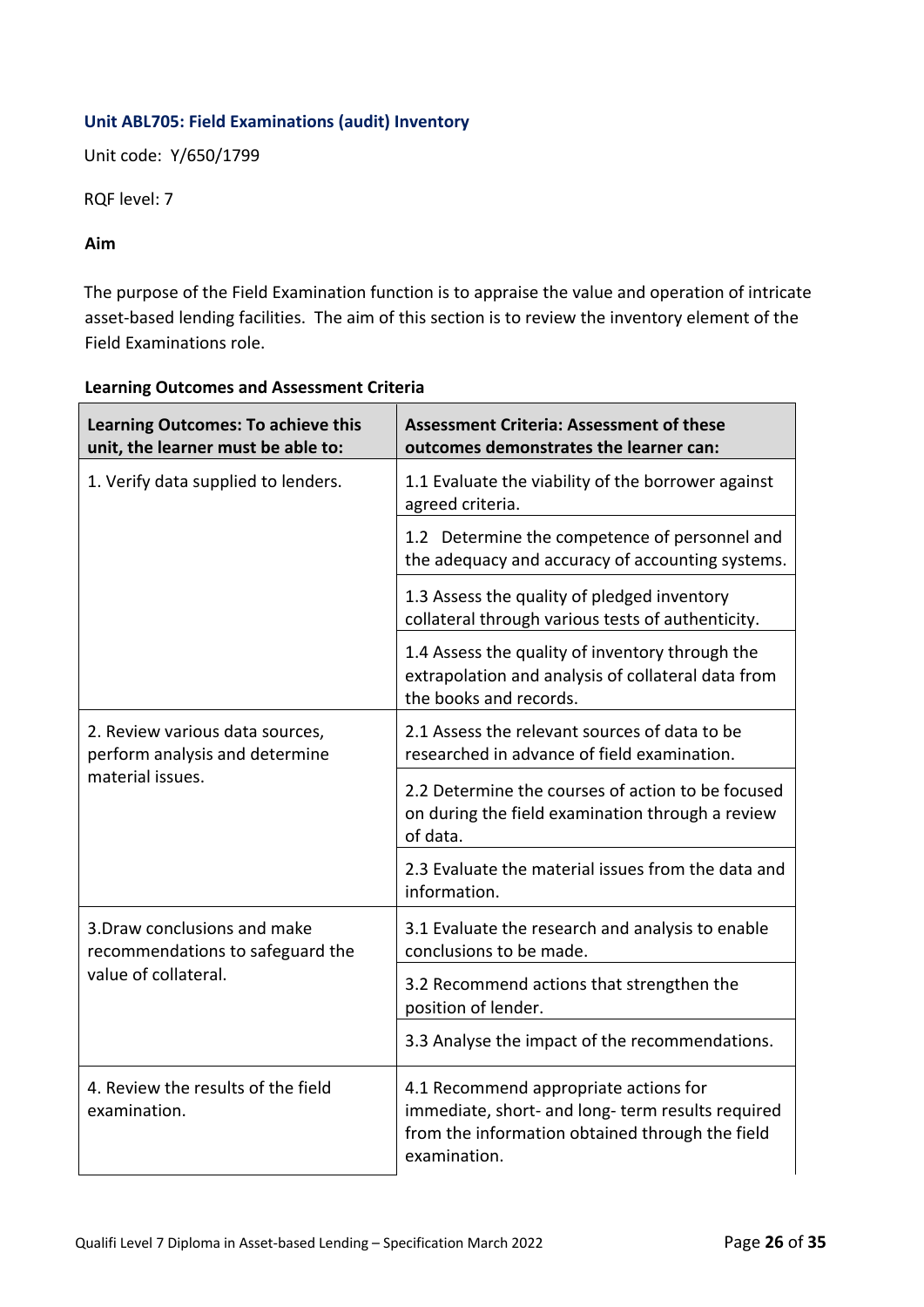In this unit, learners will examine:

- $\triangleright$  The determination of the continuing viability of the borrower
- $\triangleright$  Review financial performance.
- $\triangleright$  Determine the competence of personnel and adequacy and accuracy of accounting systems. The Field Examiner must acquire a good understanding of the systems employed by the borrower and whether or not they can adequately and timely provide the reporting data required by the lender.
- $\triangleright$  Confirm and verify the existence of pledged inventory collateral through various tests of authenticity.
- $\triangleright$  Determine the quality of pledged inventory assets through the extrapolation and analysis of collateral data from the books and records.
- $\triangleright$  Determine the nature and level of maintenance of vendor/supplier relationships.
- $\triangleright$  Test the borrower's cash management systems with focus on how they affect the lender's secured position.
- $\triangleright$  Test the adequacy of checks and balances within the borrower's internal infrastructure with focus on conflicts and how they might impact the lender's position.
- $\triangleright$  Detect any developing trends that will have either a positive or adverse effect on the lender's position.
- $\triangleright$  Identify inventory collateral that would have no redeeming value to the lender in a liquidation scenario.
- $\triangleright$  Test the continuing relevance of the lender's lending parameters and whether or not such parameters would allow the lender to exit the relationship without impairment to its position.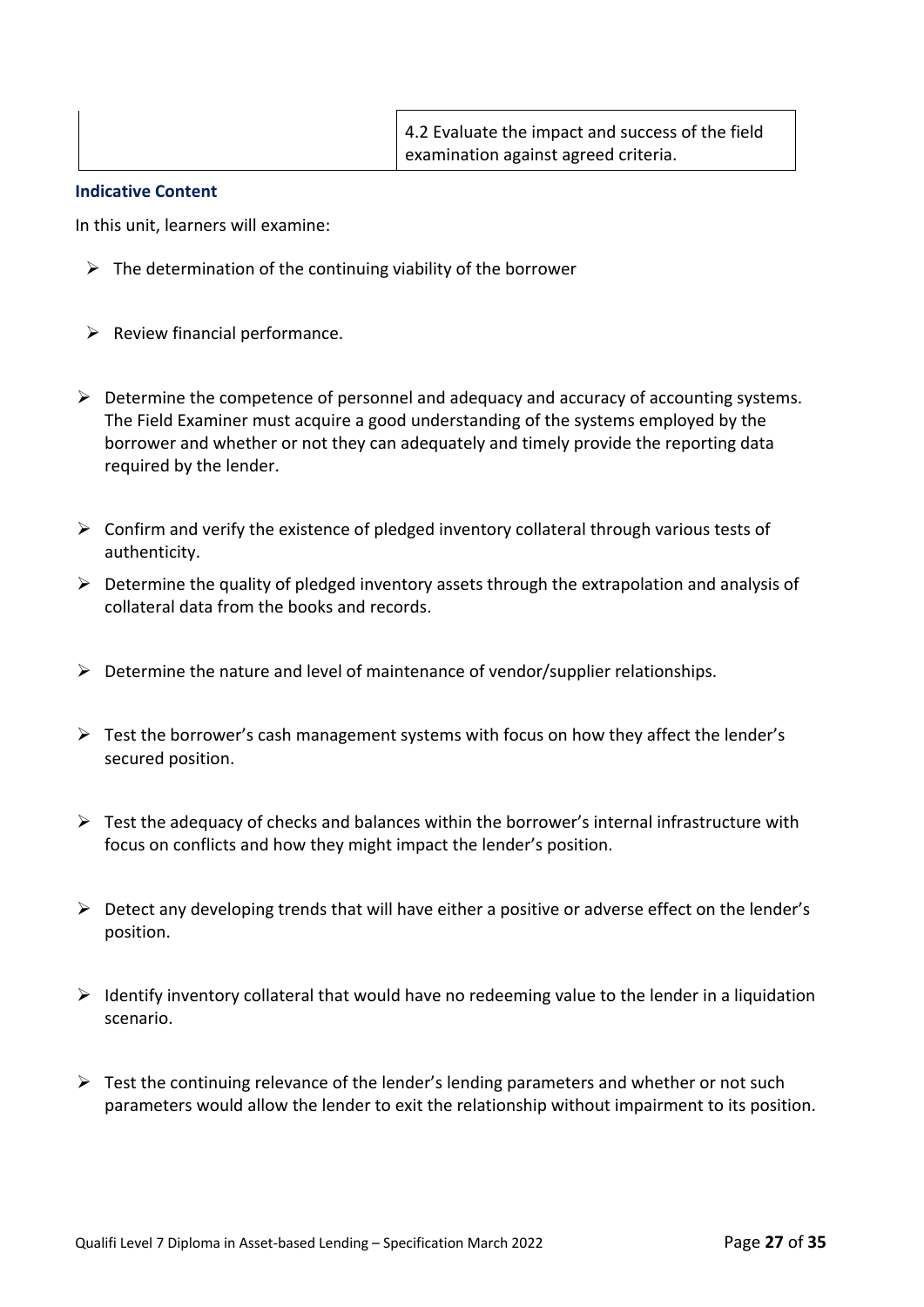- $\triangleright$  Detect any other situation (whether tangible or intangible) that would serve to imperil the lender's secured position in pledged assets.
- $\triangleright$  Determine if the lender's internal staff and systems are providing adequate and timely information to ensure the effective monitoring of the lender's overall position in relation to each borrower.
- $\triangleright$  Discuss any substantial discoveries unearthed during the examination with the borrower's senior management, allowing the opportunity to provide plausible explanations before corrective action is taken.
- $\triangleright$  Discuss with the Account Manager on a real-time basis, issues of materiality that the Examiner finds pervasive during the review.

## **Core Text**

• Asset-based Lending DISCIPLINES BOOK – Donald F. Clarke | Due 2022

#### **Suggested Resources**

Ø Fraud Examination, Chad O. Albrecht, Conan C. Albrecht, Mark F. Zimbelman, W. Steve

Albrecht, 2011 - ISBN-10 0538470844 ISBN-13 9780538470841

- $\triangleright$  Risk Management in Banking by Joel Bessis, 2015
- Ø Asset-based Lending and Insolvency, by Knight and Grant Jones | Dec 31, 2020
- $\triangleright$  The History of Asset-based Lending Sidney Rutberg; Commercial Finance Association
- Ø Overview: Asset-based Finance KKR& Co; Harvest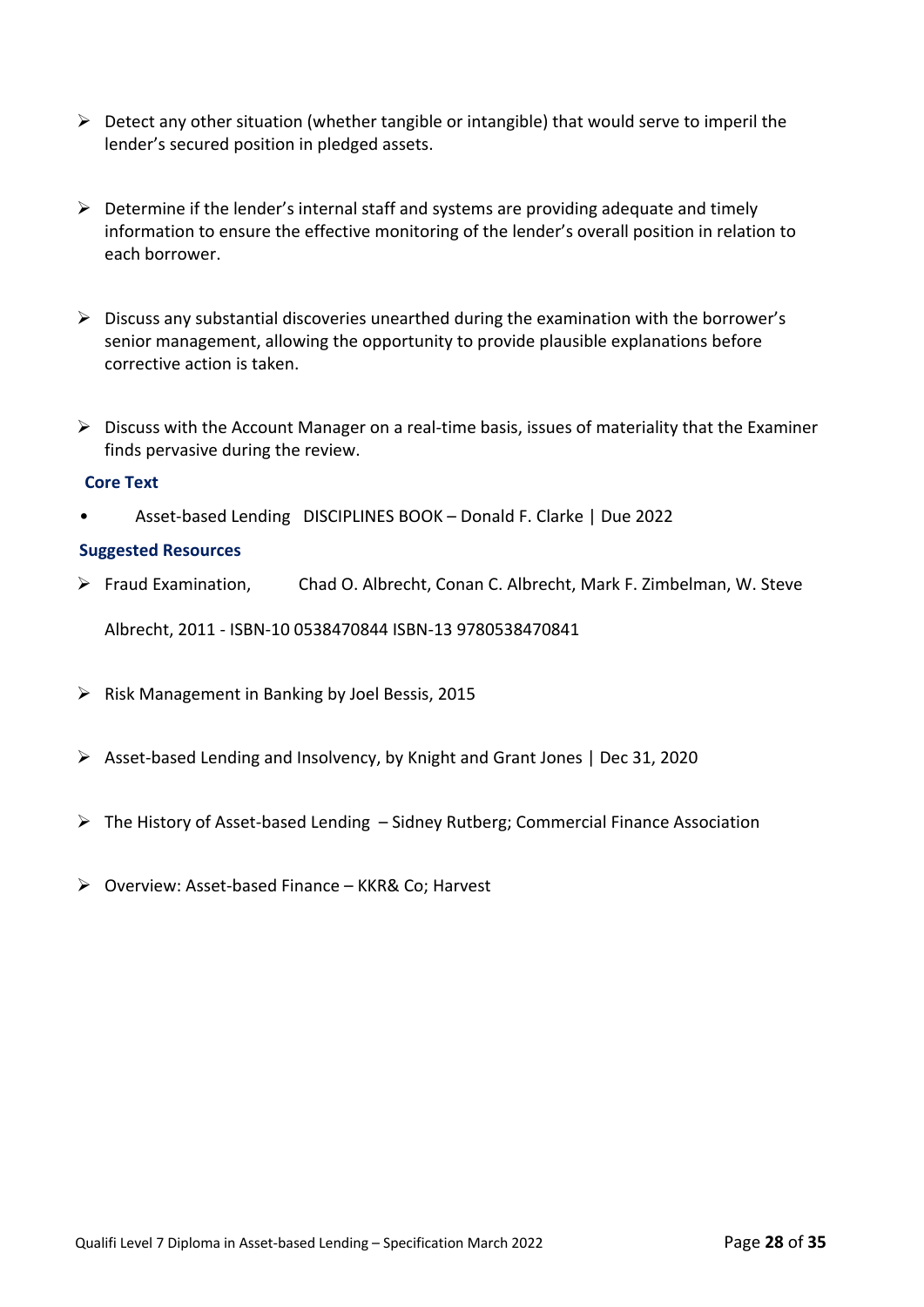# **Unit ABL706: Financial Statement Analysis**

Unit code: J/650/1800

RQF level: 7

#### Aim

The unit investigates how to analyse financial statements properly, focusing on liquidity and cash generation by conducting vertical and horizontal analysis.

| <b>Learning Outcomes: To achieve</b><br>this unit, the learner must be<br>able to:                                                                                                                               |                                                                                                                                     | <b>Assessment Criteria: Assessment of these</b><br>outcomes demonstrates the learner can:                                                                        |
|------------------------------------------------------------------------------------------------------------------------------------------------------------------------------------------------------------------|-------------------------------------------------------------------------------------------------------------------------------------|------------------------------------------------------------------------------------------------------------------------------------------------------------------|
| Understand the purpose and<br>1.<br>uses of financial analysis in an<br>asset-based lending (ABL)<br>environment.                                                                                                |                                                                                                                                     | 1.1 Assess the difference between an asset-based<br>lending proposition and the requirements for a<br>'cash flow' loan.                                          |
|                                                                                                                                                                                                                  | 1.2 Determine the optimum mix in structuring the<br>most appropriate lending proposition.                                           |                                                                                                                                                                  |
|                                                                                                                                                                                                                  | 1.3 Evaluate the impact of stakeholder expectations<br>in the various options available.                                            |                                                                                                                                                                  |
| Determine the ability of a<br>2.<br>business to generate sufficient<br>funds to repay borrowings<br>and to assess the future<br>viability of the business<br>through the application of<br>tools and techniques. | 2.1 Determine the priorities and feasibility of<br>alternative options based the historic financial<br>performance of the business. |                                                                                                                                                                  |
|                                                                                                                                                                                                                  | 2.2 Evaluate the repayment capacity in different<br>pre-determined scenarios.                                                       |                                                                                                                                                                  |
|                                                                                                                                                                                                                  | 2.3 Conduct a risk assessment of the profitability<br>and cash flow projections using sensitivity analysis.                         |                                                                                                                                                                  |
|                                                                                                                                                                                                                  | 2.4 Appraise, justify and articulate the selected<br>lending strategies and address/anticipate any<br>potential future problems.    |                                                                                                                                                                  |
|                                                                                                                                                                                                                  |                                                                                                                                     | 2.5 Determine and apply a range of tools and<br>concepts that monitor and review the performance<br>of an asset-based lending loan throughout its life<br>cycle. |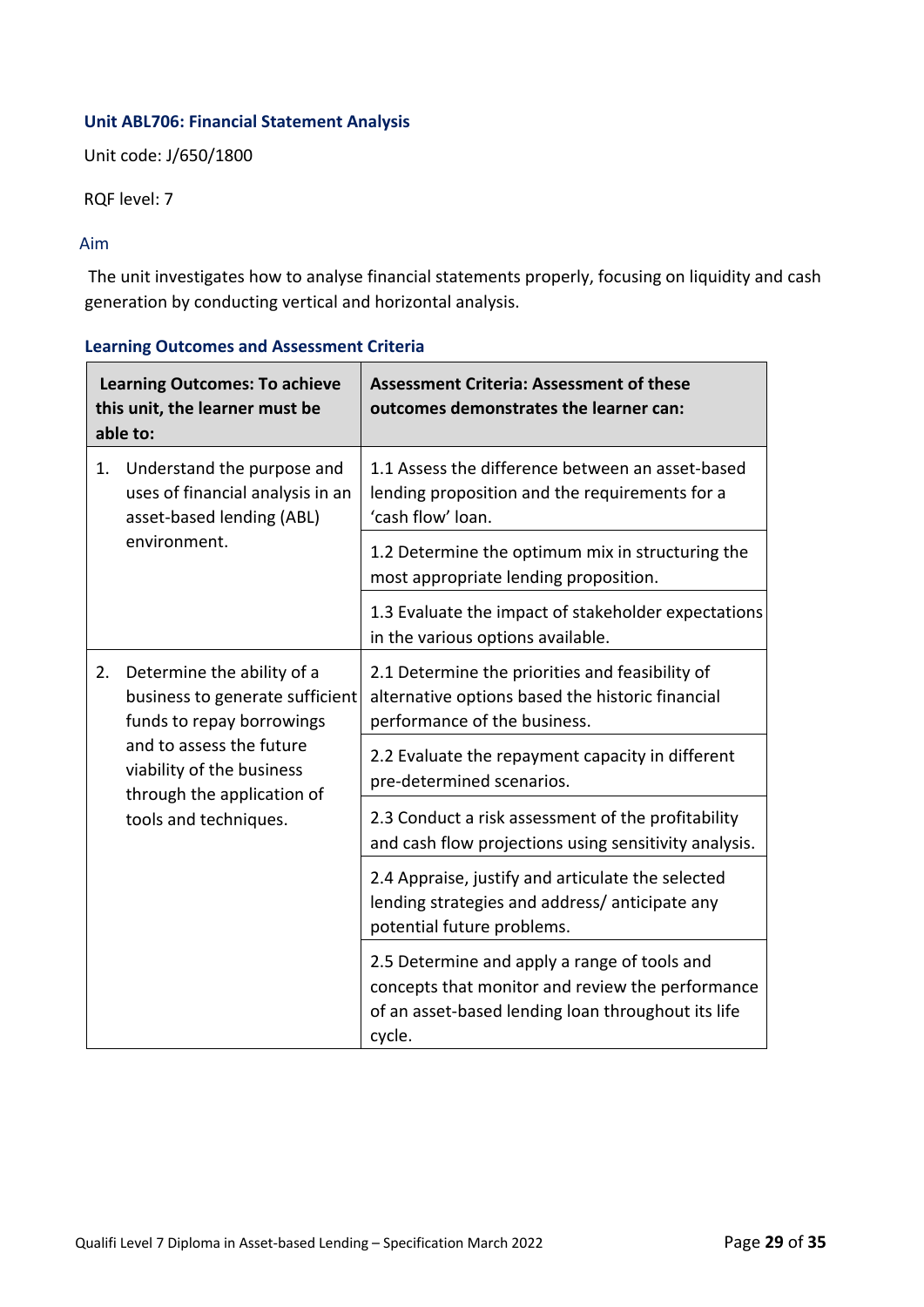In this unit, learners will learn how to extrapolate, spread and analyse pertinent financial statement data and metrics. How the analyse true Liquidity in A/R and Inventory using assetbased lending techniques.

The models and concepts will include:

#### **Balance Sheet Ratios/ Analysis**

Quick/asset test ratio Working capital/current ratio Tangible Net Worth (TNW) Analysis Leverage Ratio Analysis (DTW) Days sales outstanding Days purchases outstanding Inventory turnover Asset-based Lending revelations – impact on liquidity ratios Gearing ratios LIFO inventory – impact on debt service capabilities

#### **Income Statement Analysis**

Tracking sales trends & predicting future outcomes

Breakeven sales analysis

Analysis of Cost of Goods Sold ('COGS')

Tracking gross margin trends vs. industry comparisons

Analysing 'Below the Line' items as a % of Sales

#### **Repayment Capacity**

EBITDA vs. interest coverage

Cash flow vs. debt service obligations – impact on working capital

#### **Core Text**

• Asset-based Lending DISCIPLINES BOOK – Donald F. Clarke | Due 2022

#### **Suggested Resources**

- $\triangleright$  Financial Statement Analysis & Security Valuation Stephen Penman; McGrath Hill International
- Ø Understanding Financial Statements Aileen Orminston; Pearson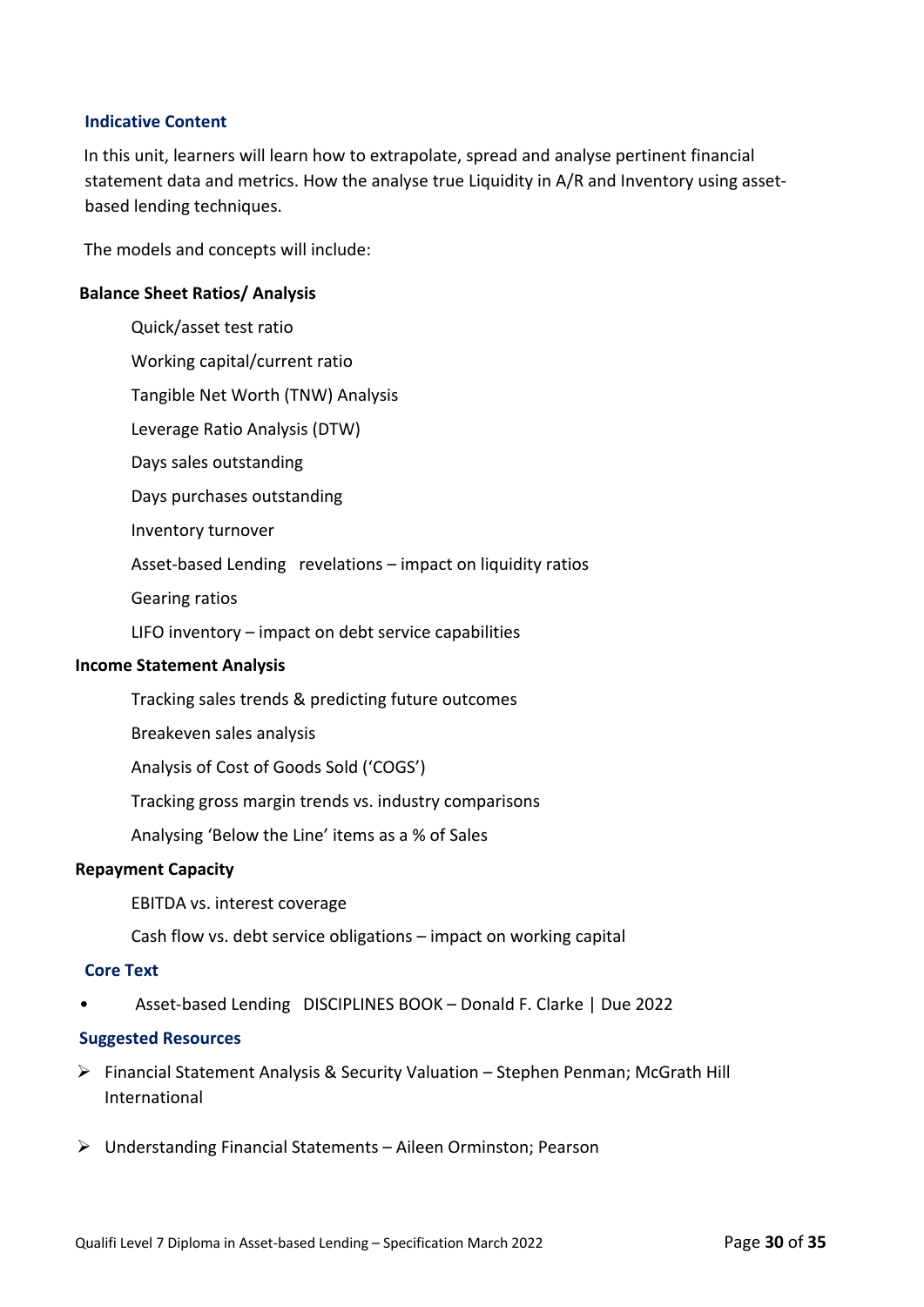- Ø Financial Statement Analysis A Practitioners Guide, Martin S Fridson; Wiley Finance
- Ø https://corporatefinanceinstitute.com/resources/knowledge/finance/analysis-of-financialstatements/
- Ø https://www.palgrave.com/gp/book/9783319999838https://www.youtube.com/watch?v=o MIkOICkK8Q
- Ø https://www.afponline.org/ideas-inspiration/topics/articles/Details/6-steps-to-an-effectivefhttps://www.aafmindia.co.in/financial-statement-analysis-tools-limitation-usesprocessinancial-statement-analysis
- Ø https://bench.co/blog/accounting/how-to-read-and-analyze-financial-statements/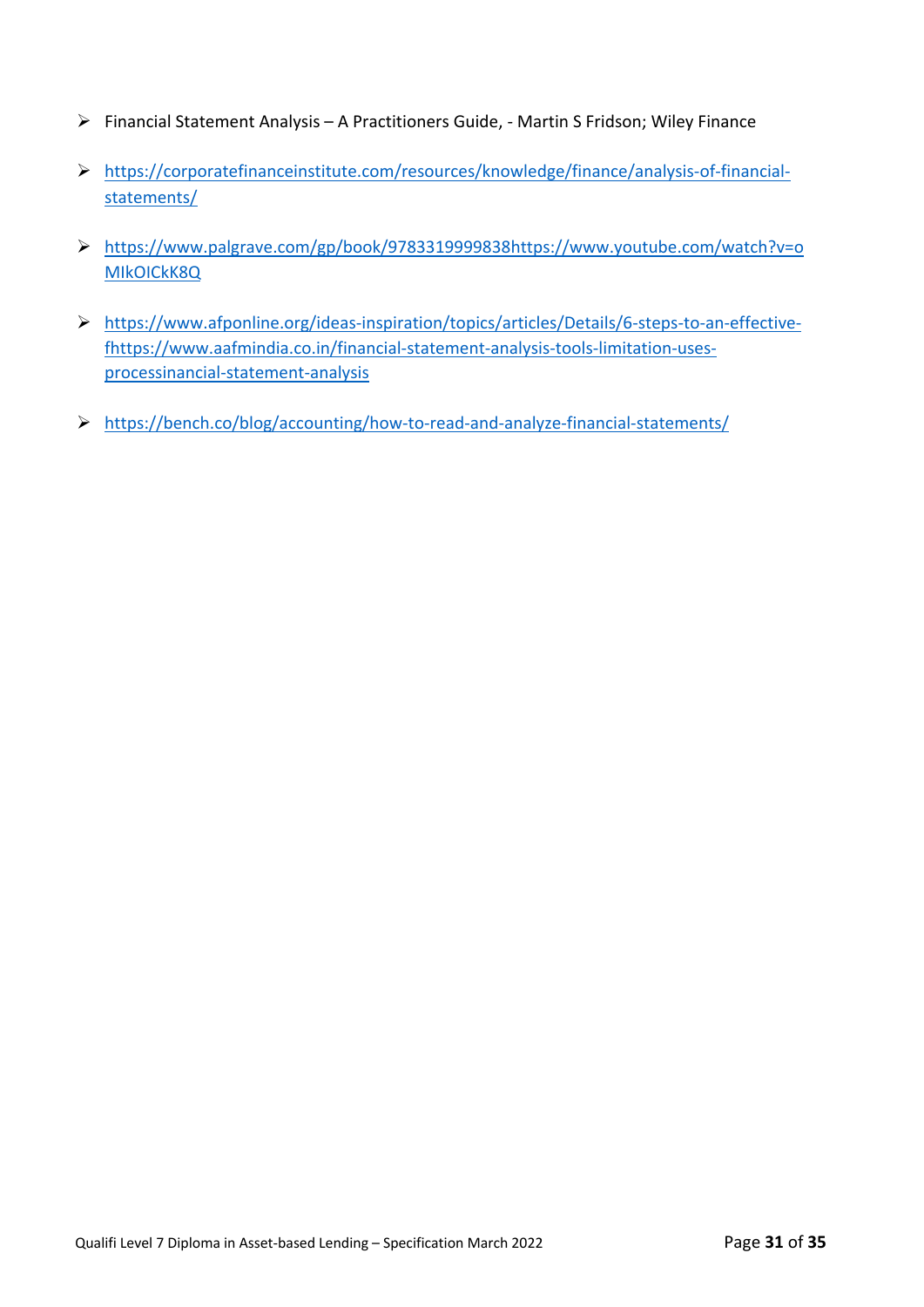## **Unit ABL707: Account Management**

Unit code: K/650/1801

RQF level: 7

#### **Aim**

This unit addresses the role and function of the account manage and how to approach financial performance and forecasting. It concerns developing the skills and tools required to review and evaluate the operation of facilities and how to develop the management of risk in an everchanging environment.

| Learning Outcomes: To achieve this unit,<br>the learner must be able to: | <b>Assessment Criteria: Assessment of these</b><br>outcomes demonstrates the learner can:                                                            |
|--------------------------------------------------------------------------|------------------------------------------------------------------------------------------------------------------------------------------------------|
| 1. Assess financial performance issues.                                  | 1.1 Evaluate financial statements by means of<br>utilising ratio analysis techniques.                                                                |
|                                                                          | 1.2 Review covenant and other controls which<br>will trigger default scenarios.                                                                      |
|                                                                          | 1.3 Assess current solvency position and assess<br>likely short term financial implications through<br>a review of historical financial information. |
| 2. Evaluate collateral issues.                                           | 2.1 Evaluate asset-based lending reporting<br>from clients.                                                                                          |
|                                                                          | 2.2 Assess collateral trends based upon asset-<br>based lending reporting from clients.                                                              |
| 3. Assess forecasting - bank funding<br>availability.                    | 3.1 Evaluate availability based upon collateral<br>offered.                                                                                          |
|                                                                          | 3.2 Evaluate seasonal swings in availability.                                                                                                        |
| 4. Evaluate reports from supporting<br>functions.                        | 4.1 Evaluate report actions from operations<br>area against facility criteria.                                                                       |
|                                                                          | 4.2 Evaluate report actions from audit team<br>against facility criteria.                                                                            |
|                                                                          | 4.3 Prepare recommendations for support<br>function to ensure they adhere to standard<br>requirements.                                               |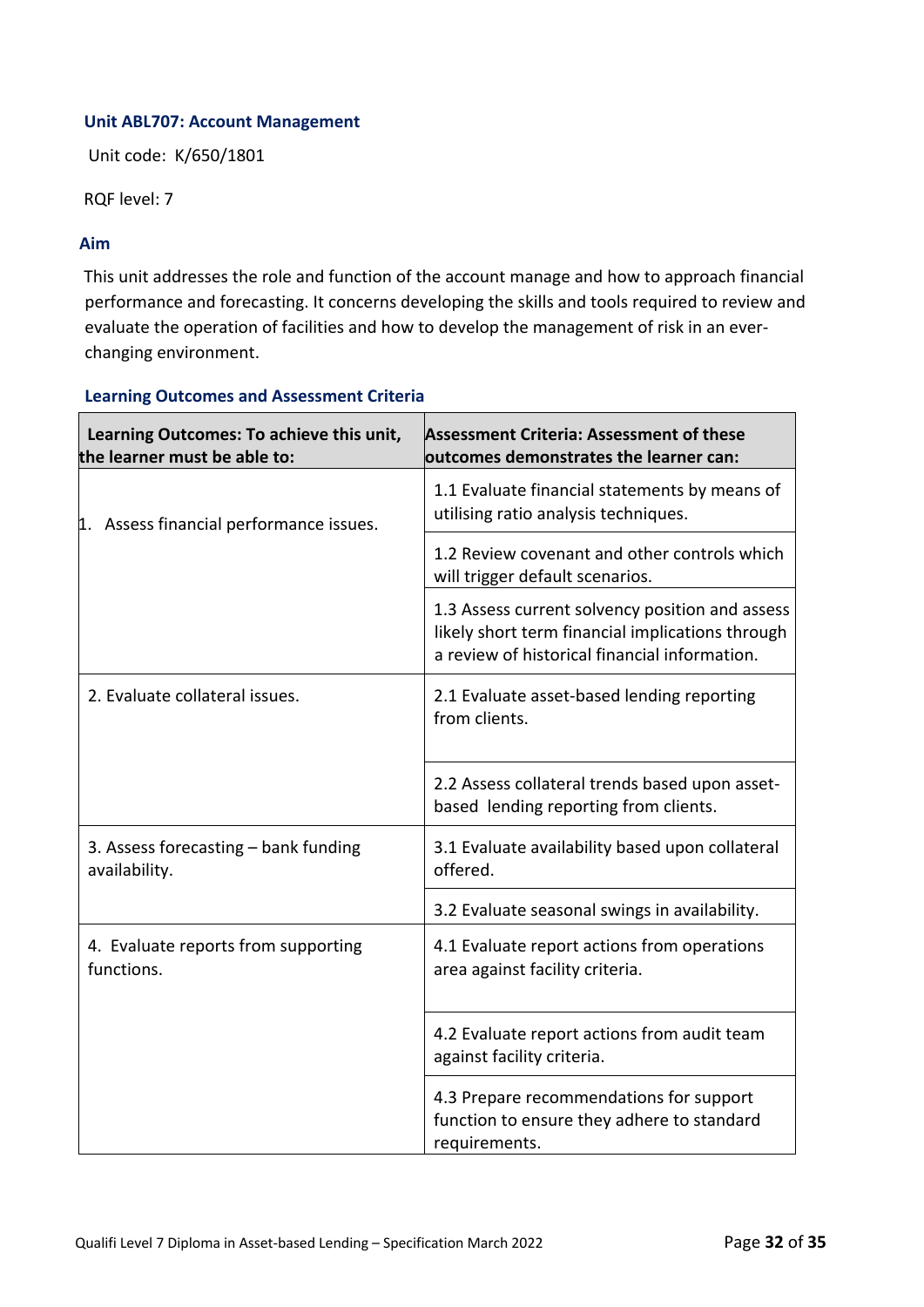- $\triangleright$  Function And Importance of The Account Manager
- $\triangleright$  Approaching Financial Performance Issues
- $\triangleright$  Collateral Issues
- $\triangleright$  Availability Forecasting
- $\triangleright$  Interfacing With Support Groups
- $\triangleright$  Interpreting Audit Reports
- $\triangleright$  Participations
- $\triangleright$  Accounts Receivable as Collateral
- $\triangleright$  Inventory as Collateral
- $\triangleright$  Fixed Assets
- $\triangleright$  Collateral Reporting
- $\triangleright$  Monitoring Trade Payables
- $\triangleright$  Legal Issues
- $\triangleright$  Maintain Credit Files

## **Core Text**

• Asset-based Lending DISCIPLINES BOOK – Donald F. Clarke | Due 2022

#### **Suggested Resources**

- Ø Relationship Management in Banking: Principles and Practice: 4 (Chartered Banker Series, 4) Paperback – 3 July 2017, by Steve Goulding (Author), Richard Abley (Author)
- Ø Modern Bank Management : LAP Lambert Academic Publishing : 9783659482632 : 13 Nov 2013
- Ø https://www.paulhastings.com/docs/default-source/PDFs/securelender201610- 1475518071000e98f88b527-pp3c5fea6923346428811cff00004cbded.pdf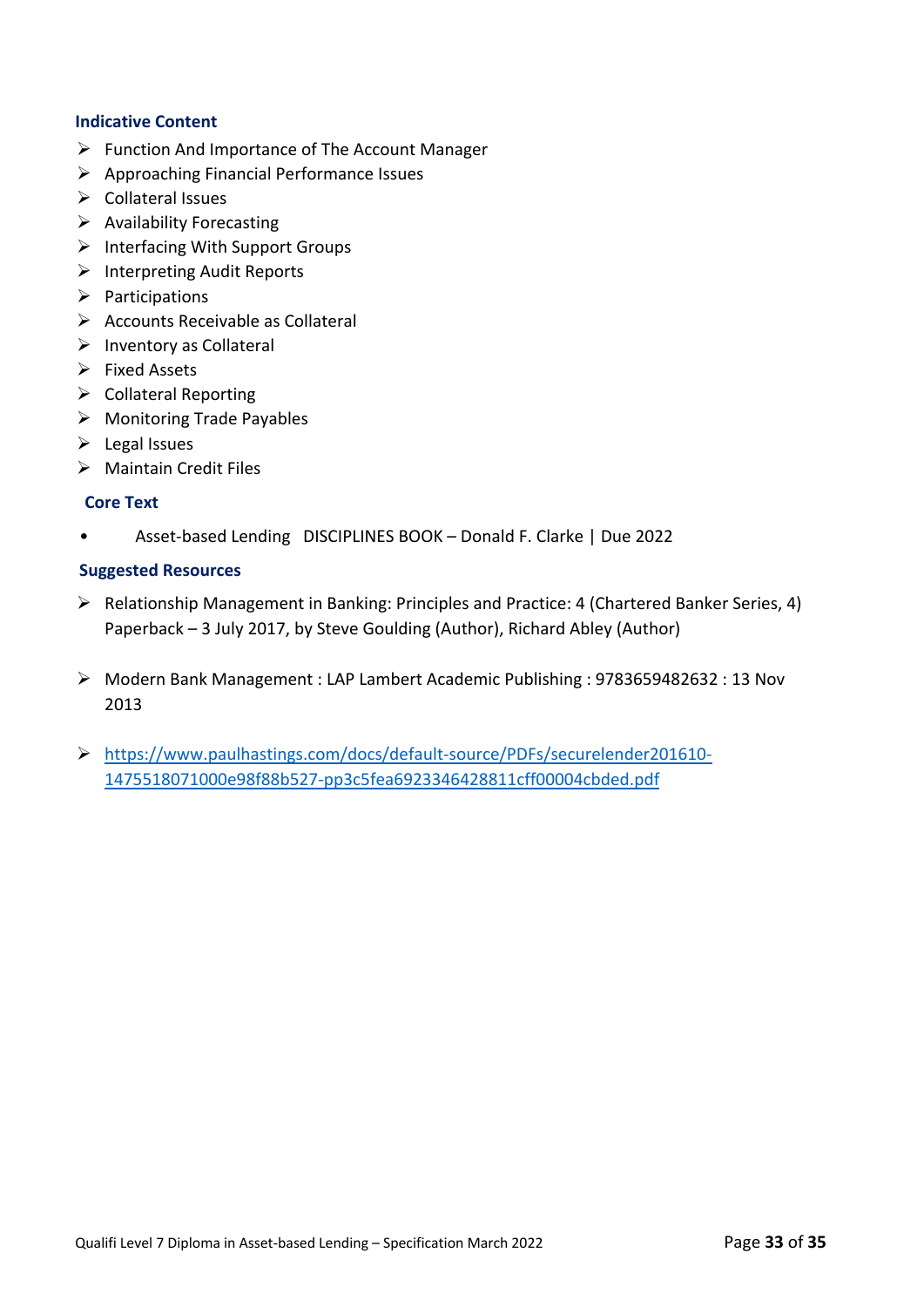# **Unit ABL708: Operations/collateral analysis**

Unit code: L/650/1802

RQF level: 7

## **Aim**

The unit covers the frontline/operational function of asset-based lending. The unit explores how to glean pertinent information from borrowers' submitted documentation in a real time basis, allowing asset-based lending staff to detect and minimise emerging risk evaluation.

#### **Learning Outcomes: To achieve this unit, the learner must be able to: Assessment Criteria: Assessment of these outcomes demonstrates the learner can:** 1. Understand the area /concept of operational control and be able to analysis data, information and trends. 1.1 Analyse information submitted by clients and ensure they adhere to collateral agreement. 1.2 Assess trends from quantitative & qualitative analysis of pledged collateral in accordance with collateral agreements. 1.3 Appraise issues and trends through a review of daily and monthly functions of the Operations Department in accordance with collateral agreements. 2. Appraise the operation of client accounts in accordance with collateral agreement. 2.1 Appraise trends & trajectories, concentrations of debtors and ineligibility (funding) issues through a review of vertical and horizontal analysis. 2.2 Assess tests of authenticity to detect issues with quality of collateral offered in accordance with collateral agreement. 2.3 Analyse remittance reports by testing cash inflow for reasonableness or suspicion. 3. Appraise account operational issues in accordance with collateral agreement. 3.1 Review the borrowing base for accuracy, using industry standard analysis tools. 3.2 Detect key collateral indices using industry standard analysis tools. 3.3 Evaluate statistical data to determine issues using industry standard analysis tools.